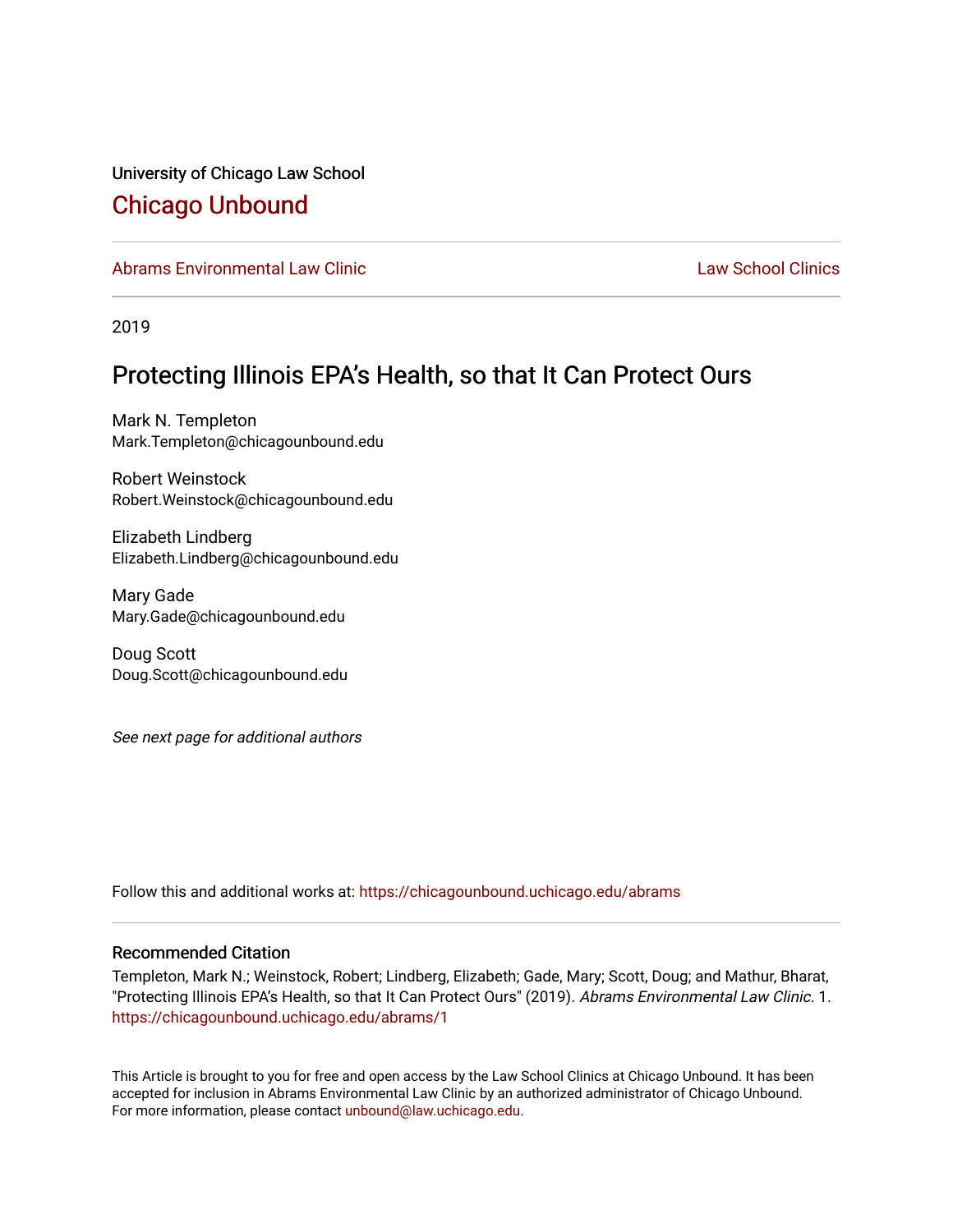#### Authors

Mark N. Templeton, Robert Weinstock, Elizabeth Lindberg, Mary Gade, Doug Scott, and Bharat Mathur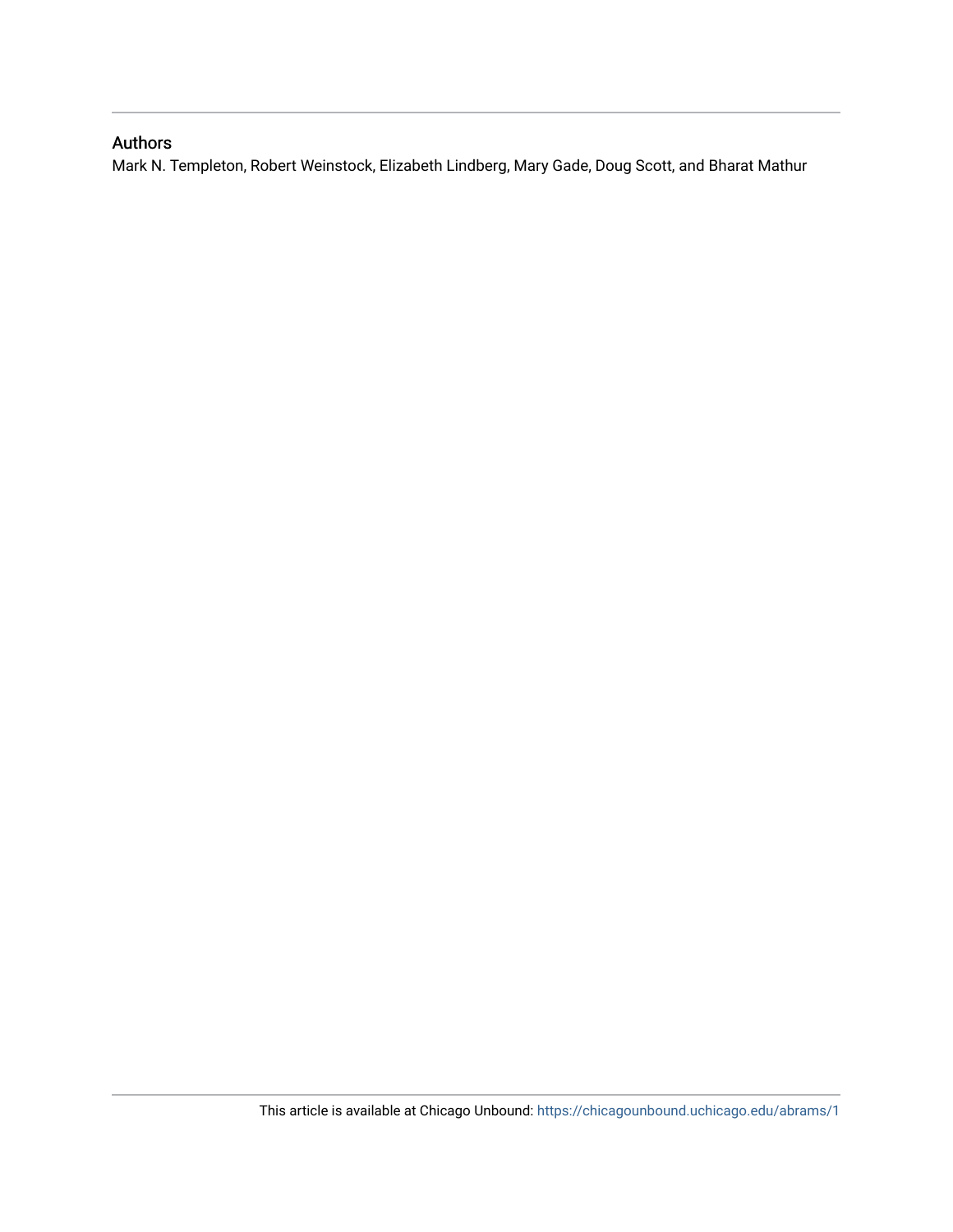### P O L I C Y A N A L Y S I S

Protecting the Illinois EPA's Health, so that It Can Protect Ours

By Mark Templeton, Robert Weinstock, and Elizabeth Lindberg of the Abrams Environmental Law Clinic at the University of Chicago Law School

And former Illinois EPA Directors Mary Gade and Doug Scott

With former US EPA Region V Deputy Regional Administrator Bharat Mathur

November 2019

Copyright © 2019 by Mark Templeton, Robert Weinstock, Elizabeth Lindberg, Mary Gade and Doug Scott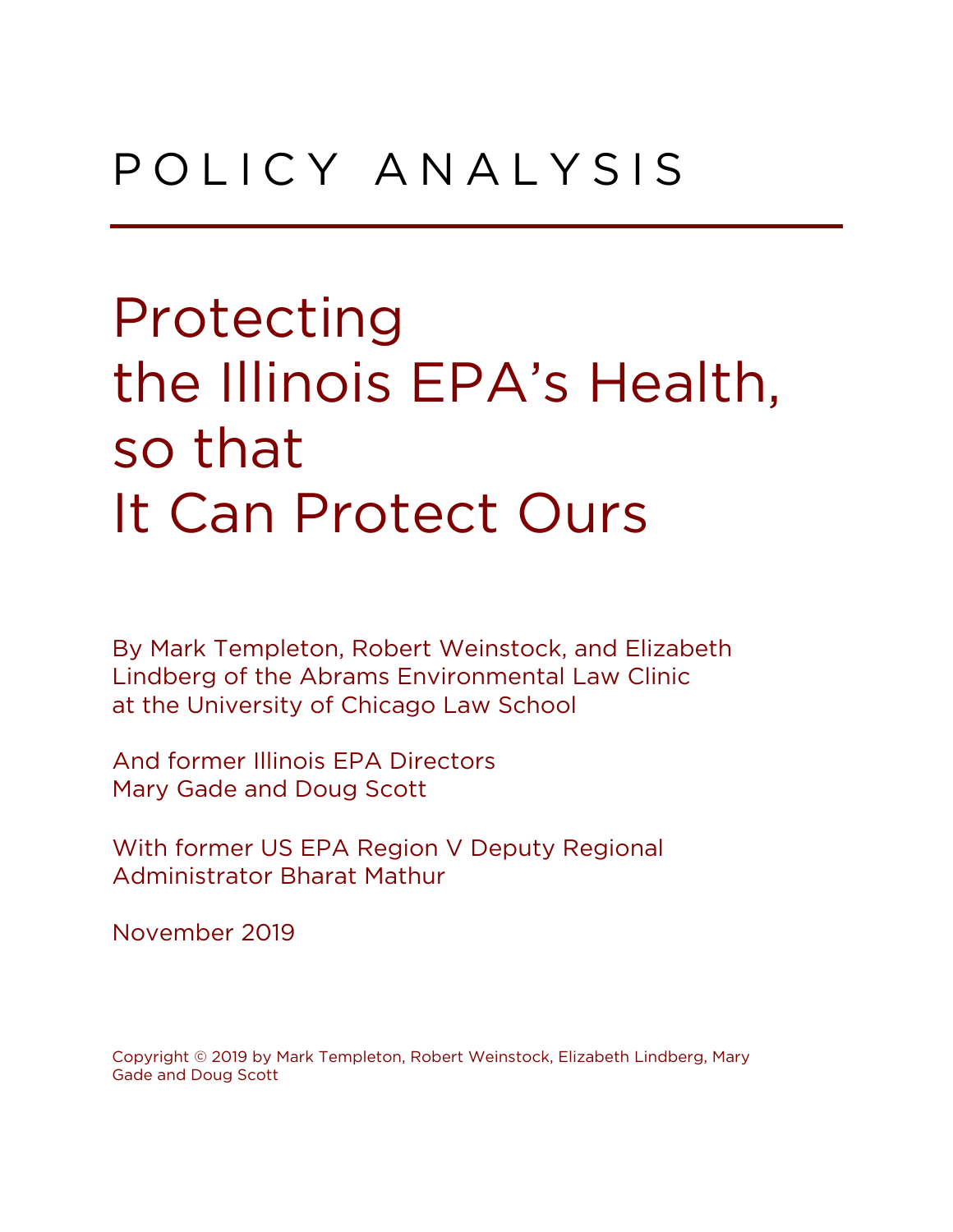### Protecting Illinois EPA's Health, so that It Can Protect Ours

By Mark Templeton, Robert Weinstock, and Elizabeth Lindberg of the Abrams Environmental Law Clinic at the University of Chicago Law School and former Illinois EPA Directors Mary Gade and Doug Scott

### Executive Summary

1

During the past decade, environmental challenges across the country and in Illinois have increased and become more complex. During this same period, the resources at Illinois Environmental Protection Agency (IEPA) have decreased significantly. Recent federal roll-backs in both resources and authority to meet these challenges place added pressure on IEPA. Despite the laudable efforts of many IEPA employees, the agency lacks the assets it needs to protect the environment and public health sufficiently. These deficiencies hinder its capacity to execute its historical mission and are barriers to overcome if Illinois chooses to step up efforts to ensure that environmental protection is not compromised. We therefore call on Illinois policymakers to increase the resources available to the agency so that it can hire the quality and quantity of personnel necessary to do the job that the public trusts and needs the agency to do, and we call on IEPA to use existing and additional resources more efficiently and effectively.

Longer-term decline in IEPA's resources is compounded by recent reductions in federal involvement. In many areas, the federal government is rolling back environmental protections, is not enforcing environmental laws sufficiently, and is not working effectively with states to ensure compliance with baseline standards. The absence of federal leadership necessitates agency action at the state level on discrete areas such as coal ash regulation, safe drinking water, and standard-setting (e.g., perfluoroalkyl and polyfluoroalkyl substances (PFAS)), among others. With regard to climate change, Governor J.B. Pritzker signed Executive Order 2019-06, in which he pledged Illinois' commitment to the principles of the Paris Climate Agreement in order to "prevent further impacts of climate change" and to "protect the environment, economy, and residents' health." In the executive order, Governor Pritzker expressly called on IEPA to take a leading role to "protect Illinoisans from dangerous federal environmental policy" and to "monitor the Trump Administration's environmental proposals and identify opportunities to protect Illinoisans from environmental harm." With the added responsibility to monitor environmental issues at a national level and to address broader, systemic environmental challenges such as climate change, nutrient pollution, and environmental justice, among others, IEPA needs greater resources in the form of funds and personnel.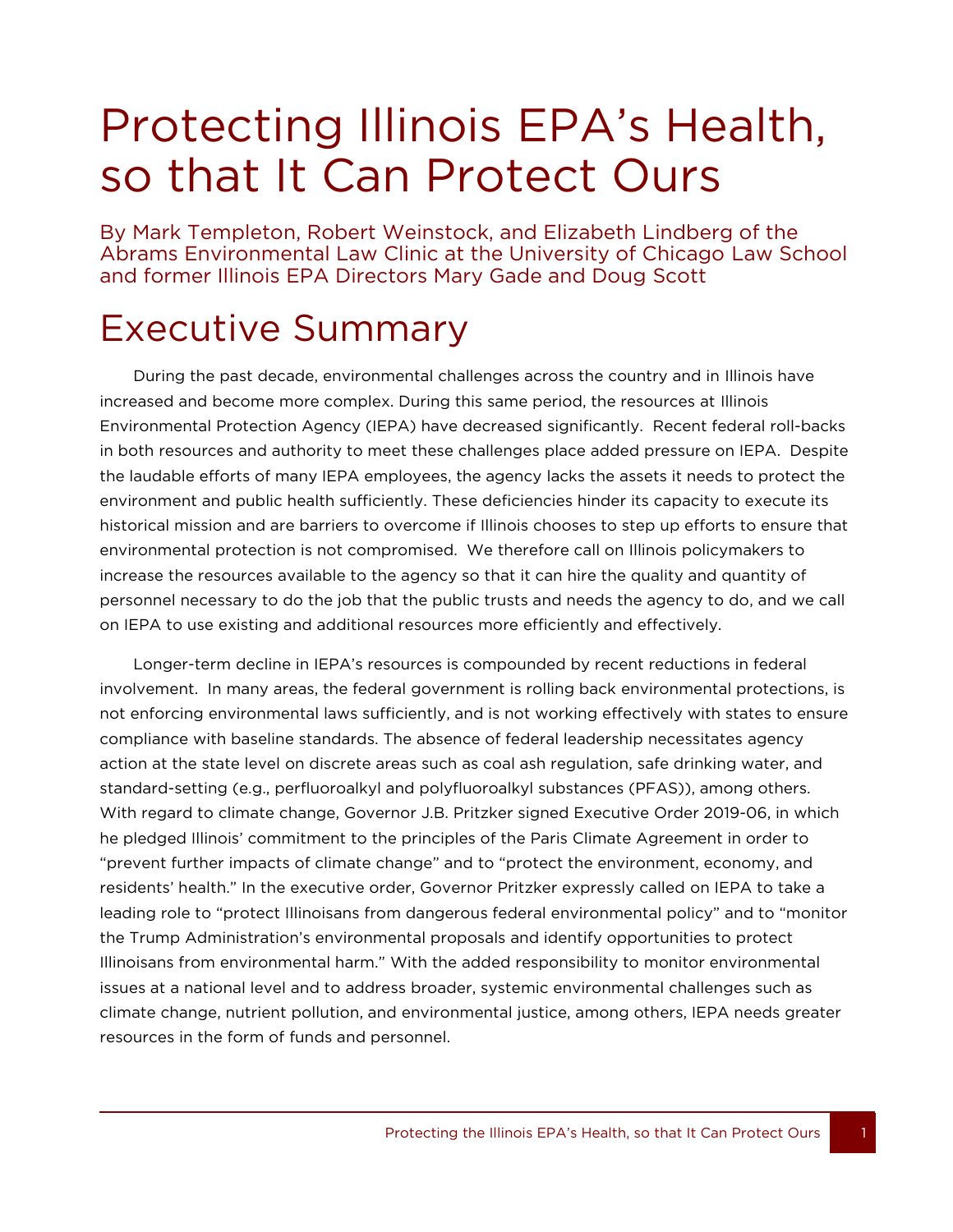At the same time that the state's responsibilities have grown, technical requirements have increased in complexity and amount in many areas, and staffing levels at IEPA have declined precipitously. Between 2003 and 2018, staffing levels have decreased by almost 50 percent. Since 2003, IEPA has seen a 33 percent reduction in the number of professionals protecting our waters, an almost 50 percent reduction in those protecting our air, and a 43 percent reduction in those protection our lands. This strong downward trend prevails despite occasional increases in funding and staff for individual programs to address particular needs or legislative mandates.

IEPA's budget has not kept pace with other state environmental agencies in recent years. A survey by the Environmental Council of the States (ECOS), the national nonprofit, nonpartisan association of state and territorial environmental agency leaders, documented that state environmental agency budgets increased, on average, by roughly seven percent between 2013 and 2015, in figures unadjusted for inflation. During this period, Illinois' budget increased by only about 2.5 percent.

Impacts are widespread. Among other examples, IEPA has not been able to assess the health of nearly 85 percent of river and stream miles, and more than half of lake, reservoir and pond areas. As of 2016, there were more than 10,000 miles of rivers and streams and more than 140,000 acres of lakes, reservoirs, and ponds that have already been identified as threatened or impaired that are awaiting studies for how to address those threats and impairments. Since 2003, inspections of air pollutant emitting facilities have declined by 81 percent, air-monitoring technology throughout the state is outdated and needs to be replaced, and IEPA has missed several deadlines for filing plans with U.S. EPA to address air pollution. Enforcement cases referred to the Attorney General from the Bureaus of Air, Water, and Land were down significantly in 2015 to 2017 as compared to the years 2010 through 2014. Community engagement and environmental justice efforts have also suffered. Over the last few years, programs, such as Partners for Clean Air, have been disbanded due to lack of resources, and public outreach commitments to environmental justice areas have not been fulfilled.

IEPA needs additional resources to address these issues. A first step would be to increase funds through some mix of increased environmental fees and general appropriations. Modernized technology and equipment are clear areas where funds are needed. Necessary changes within the agency that update programming and facilitate knowledge transfer as key leaders move into retirement require funds as well. Environmental problems in our country and our state will only become more urgent and complicated during the coming years and decades. While there may be some areas in which IEPA needs to work more efficiently, our legislative and executive leaders must reverse this downward path in IEPA resources and capacity by providing the agency with the additional funds it needs to fulfill its mission.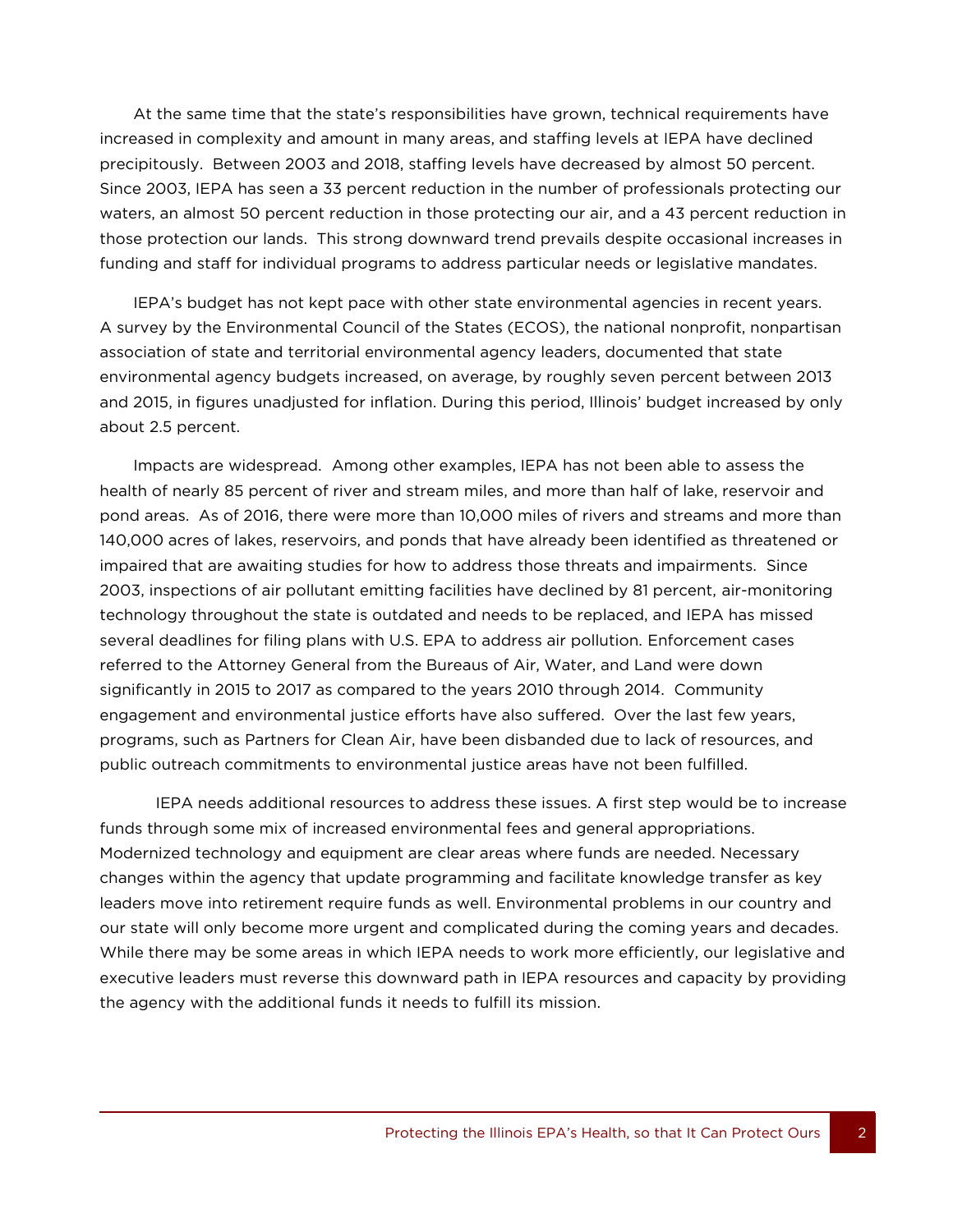# I. Resource challenges

### A. Headcount reductions

Figure 1 shows that staffing levels at IEPA have declined precipitously over the past 15 years. <sup>1</sup> These professionals are the core of Illinois' environmental protection capacity—engineers, chemists, biologists, attorneys, and support staff. Between 2003 and 2018, staffing levels have decreased by almost 50 percent. Staffing levels have decreased by 23 percent since 2014, as compared to 2018. 2



### IEPA Annual Actual Headcount, 2003-2018

*Figure 1*

While these numbers are bleak, especially in light of the increasing challenges facing the agency, they do not show another significant personnel problem: succession planning. IEPA has

<sup>&</sup>lt;sup>1</sup> Figure 1 shows the actual headcount within the agency. Actual headcount is reported after the fiscal year has ended, and reflects the actual number of employees working for the agency. For instance, the FY 2016-2017 Illinois Budget Book reports the actual headcount for FY 2015. *See* Ill. Office of Mgmt. & Budget, Exec. Office of the Governor, Ill. State Operating Budget, FY 2003-2020, <https://www2.illinois.gov/sites/budget/Pages/BudgetBooks.aspx> (Last Visited Jun. 17, 2019). The authors and contributors appreciate the assistance of former IEPA Director Lisa Bonnett in understanding IEPA's personnel and financial reports.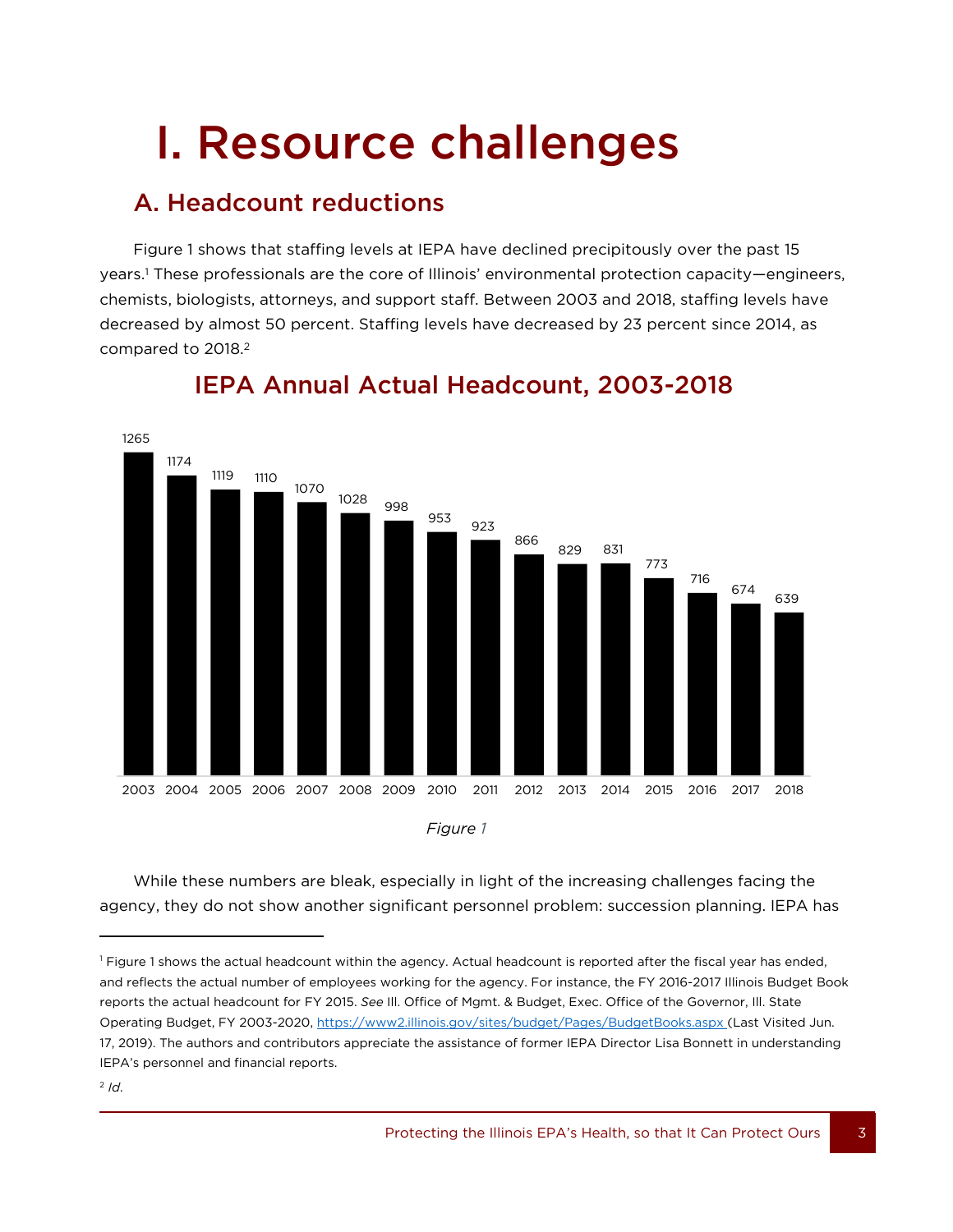already lost key personnel, and long-time leaders are approaching retirement. Decades of accumulated knowledge and relationships have left the agency, and this problem is anticipated to accelerate in the next few years. Without the resources to attract, train, and retain highquality personnel to replace retiring staff, the agency will not have the people needed to fulfill its mission.

### B. Budget Reductions

**44 August 2016** 

In general, financial resources have declined as well. While the IEPA's financial picture can be difficult to depict clearly due to the timing of fees receipts and federal grant payments and funding surges from one-time programs such as the American Recovery and Reinvestment Act



■Unadjusted for Inflation ■Adjusted for Inflation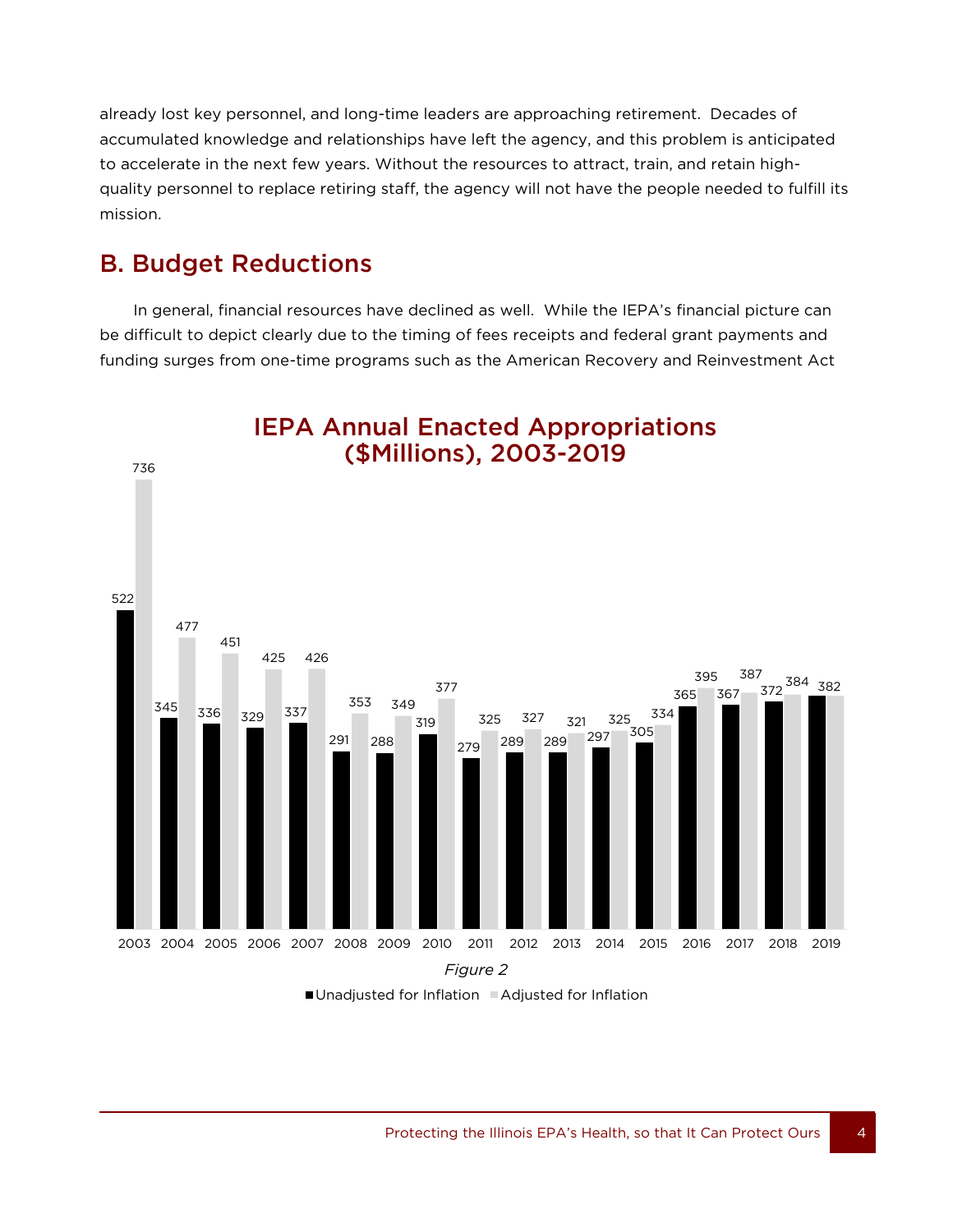and the Volkswagen Settlement, Figure 2 shows that the agency's budget is on a downward trend in terms of the financial assets it has to do its job.<sup>3</sup>

IEPA's budget has not kept pace with other state environmental agencies in recent years. A survey by the Environmental Council of the States (ECOS), the national nonprofit, nonpartisan association of state and territorial environmental agency leaders, documented that state environmental agency budgets increased, on average, by roughly seven percent between 2013 and 2015, in figures unadjusted for inflation.<sup>4</sup> During this period, Illinois' budget increased by only about 2.5 percent.

Since 2003, the General Assembly has not provided any general fund appropriation for IEPA's regulatory programs, and Illinois is one of only three states where the environmental agency receives no yearly general fund appropriations. 5 Between 2013 and 2015, ECOS data shows that nationally, funds from general state appropriations increased by 35 percent on average; however, IEPA continued to receive no general appropriation funds. In 2015, the last year of the ECOS report, Illinois was the only state in EPA Region V that did not receive any general state appropriation funds.<sup>6</sup> As a result, IEPA has primarily had to rely on revenues from environmental fees and federal grants. While it may be appropriate to update and increase environmental fees, it is also appropriate and necessary to increase the general revenues for the agency, because IEPA's work benefits all who reside in Illinois.

\* \* \*

In addition to lack of general funds over the long term, IEPA's increasing resource deficit is revealed in more recent, administration-specific, trends that can be tracked through programmatic metrics within each bureau, such as compliance monitoring, enforcement, accurate reporting, community involvement, and environmental justice.

<sup>&</sup>lt;sup>3</sup> Data showing enacted appropriations was gathered from the Illinois State Budget Books for each fiscal year from 2003 through 2020. The Illinois State Budget Books from these years provide figures for the IEPA's enacted appropriations, as well as the agency's actual expenditures. Our data draws only from the total enacted appropriations for each fiscal year. The figure for the total enacted appropriations reflects the summation of general funds, other state funds, and federal funds. To calculate the enacted appropriations in 2003, we subtracted the "appropriation authority actual" figure distinguished from the "expenditures estimated" or the "appropriation authority recommended"—for the Water Revolving Fund from the total enacted appropriations. Following 2003, the Water Revolving Fund was not included in the total enacted appropriations for IEPA, so we did not subtract it from the total enacted appropriations from 2004 forward. *See* Ill. Office of Mgmt. & Budget, Exec. Office of the Governor, Ill. State Operating Budget, 2003 to 2020, <https://www2.illinois.gov/sites/budget/Pages/BudgetBooks.aspx> (Last Visited Jun. 17, 2019).

<sup>4</sup> Beth Graves et al., Env't Council of the States, Status of State Environmental Agency Budgets (EAB), 2013-2015 at 3, (March 15, 2017)[, https://www.ecos.org/wp-content/uploads/2017/03/Budget-Report-FINAL-3\\_15\\_17-Final-4.pdf.](https://www.ecos.org/wp-content/uploads/2017/03/Budget-Report-FINAL-3_15_17-Final-4.pdf) 5 *Id.*

<sup>6</sup> States in EPA Region V include Wisconsin, Ohio, Minnesota, Michigan, Indiana, and Illinois. *Id.* at 14.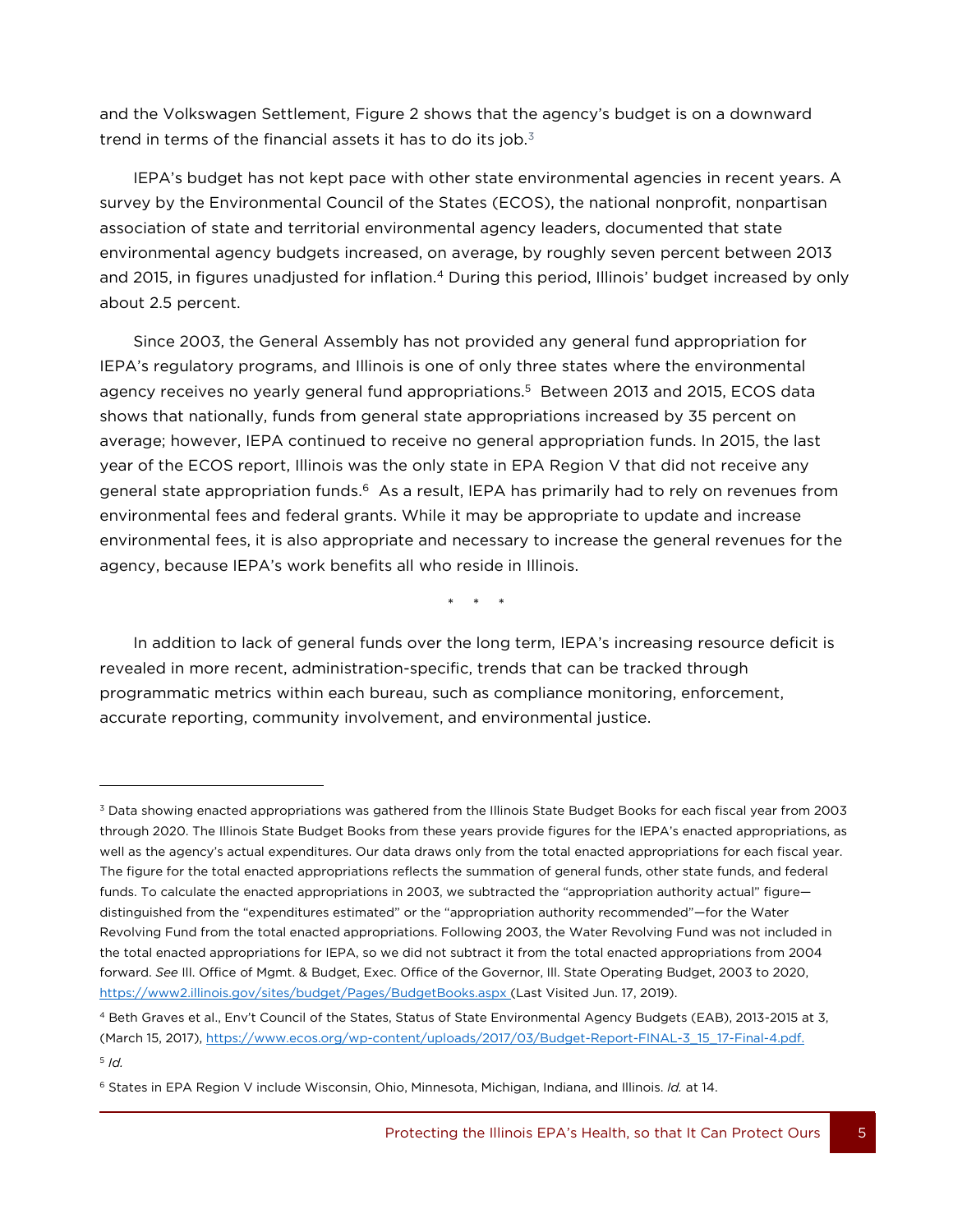## II. Program and functionspecific challenges

### A.Bureau of Water

During the past two decades, IEPA's responsibilities with respect to protecting the state's waters and assuring safe drinking water have only increased. This is true of both the agency's specific state and federal statutory mandates, as well as in the more general sense of responding to specific, known threats to the state's water resources.

With respect to statutory mandates, the agency's core responsibilities delegated under the federal Clean Water Act and Safe Drinking Water Act have placed constant or increasing demands on the agency. Regular permit renewals continue apace, and US EPA has periodically rolled out new requirements that all or some of those permits are to implement, such as federal regulations for cooling water intakes under section 316(b) of the Clean Water Act. These heightened requirements can necessitate significant time, effort, and technical expertise to implement. Additionally, the state legislature has imposed new programmatic requirements, such as the microbeads ban (2014),<sup>7</sup> lead service line inventory legislation (2017),<sup>8</sup> and audit functions under school lead testing legislation (2017).<sup>9</sup> IEPA is also managing a growing portfolio of infrastructure loan and grant programs.<sup>10</sup>

Simultaneously, additional environmental problems are coming more into focus. For example, the federal government has pushed to the states responsibility for developing strategies to address nutrient pollution and emerging environmental contaminants such as perfluoroalkyl and polyfluoroalkyl substances (PFAS). With contamination and overuse, groundwater protection has become a more pressing concern in Illinois than ever before. At the end of 2018, IEPA regulated 1,747 Community Water Supplies in 1,749 communities, which utilize both groundwater and surface water sources to serve a total of 12,001,944 people.<sup>11</sup> For the IEPA, maintaining the safety and protection of drinking water source water involves

<sup>&</sup>lt;sup>7</sup> S.B. 2727, 98<sup>th</sup> Gen. Assemb. (Ill., 2014).

<sup>&</sup>lt;sup>8</sup> S.B. 0550, 99<sup>th</sup> Gen. Assemb. (Ill., 2017).

<sup>9</sup> *Id.*

<sup>&</sup>lt;sup>10</sup> III. Env't Protection Agency, State Revolving Fund Postings, [https://www2.illinois.gov/epa/topics/grants-loans/state](https://www2.illinois.gov/epa/topics/grants-loans/state-revolving-fund/Pages/postings.aspx)[revolving-fund/Pages/postings.aspx](https://www2.illinois.gov/epa/topics/grants-loans/state-revolving-fund/Pages/postings.aspx) (last visited Jan. 23, 2019).

<sup>11</sup> Data recorded during phone conversation with Mary Reed, Manager over Compliance Assurance, Ill. Env't Protection Agency (Oct. 10, 2019). This data will be published in Ill. Env't Protection Agency, Annual Groundwater and Drinking Water Program Review, Calendar Year 2018 (forthcoming).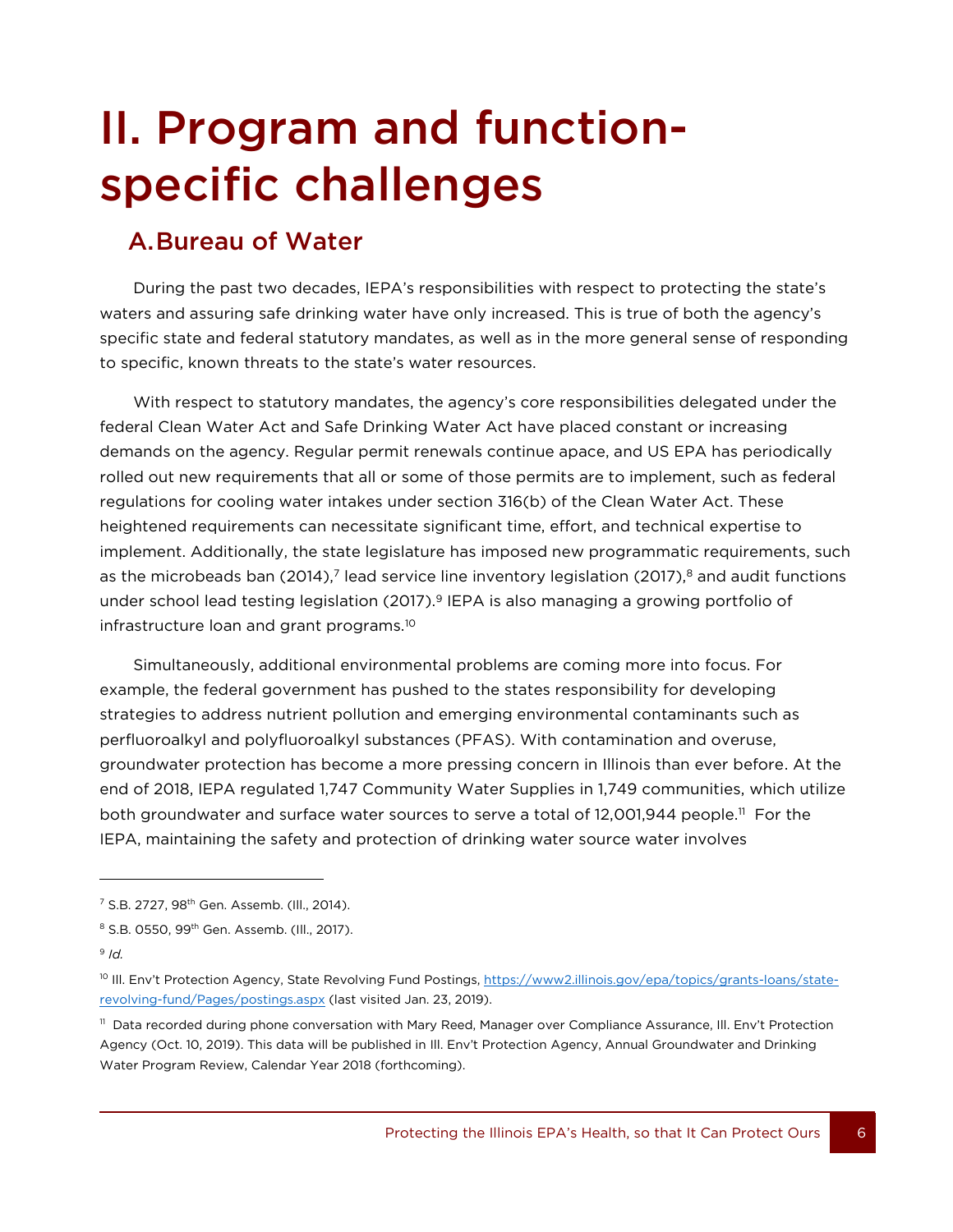implementing a permitting program for the design, construction and operation of public water supply treatment facilities and maintaining a surveillance program for water systems' untreated and treated waters.<sup>12</sup> To keep up with these existing responsibilities and to meet new challenges, the Bureau of Water's resource needs have only grown over time.



#### Bureau of Water Actual Headcount, 2003-2018

At its current capacity, the Bureau of Water is unable to keep up. Figure 3 shows that IEPA has seen a 33 percent reduction in the number of professionals protecting our waters since 2003. <sup>13</sup> Federal funds do not make up for this decline. For instance, in June 2016, IEPA reported that due to attrition, the administrative support unit of IEPA's Division of Public Water Supplies (DPWS) had decreased to two full-time staff, and as a result, DPWS would have to come up with a "continuity of operation plan" to address the large shortage of administrative support in 2016

<sup>12</sup> *Id.* at 3.

<sup>13</sup> Office of Mgmt. & Budget, Exec. Office of the Governor, Ill. State Operating Budget, FY 2003-2020, <https://www2.illinois.gov/sites/budget/Pages/BudgetBooks.aspx> (Last Visited Jun. 17, 2019).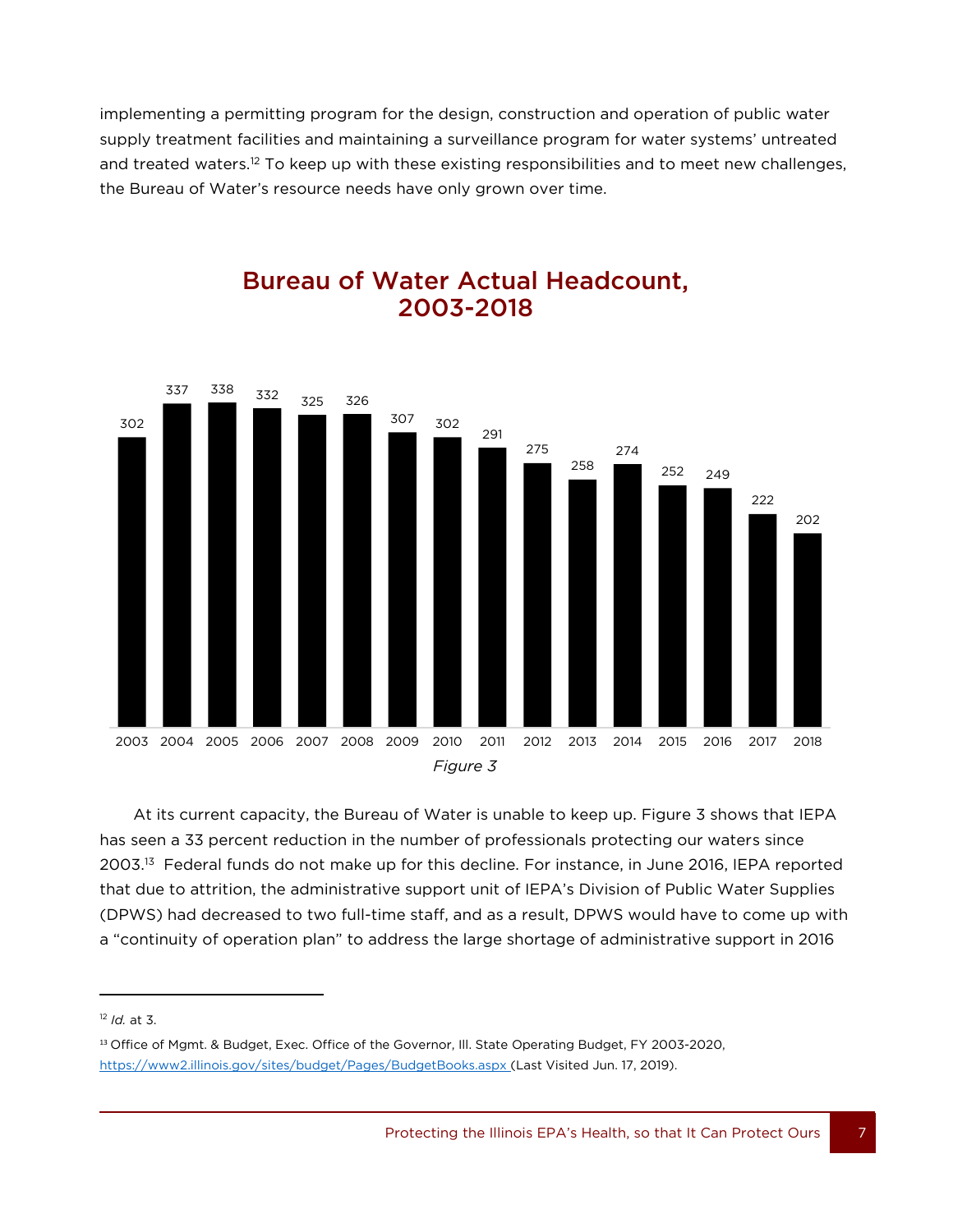and beyond.<sup>14</sup> In subsequent program reviews, IEPA has reported the exact same problem: as of June 2018, there were still only two full-time administrative support-staff members in the Division, which oversees a broad range of work including field operations, compliance assurance, permitting, infrastructural and financial assistance, and groundwater protection, and IEPA has confirmed that this problem continues up to present.<sup>15</sup> In June 2018, IEPA reported that federal funds provided by the Public Water Supply Supervision (PWSS) Program grant currently supply less than half of the funds that are used to protect drinking water in Illinois. IEPA has acknowledged that for public water supplies (PWS) that are "in distress," technical assistance "remains the cornerstone in developing capacity."<sup>16</sup> However, US EPA's recent evaluations of the Illinois Capacity Development Program have highlighted low staff levels as an area of concern.<sup>17</sup>

*<sup>16</sup> Id.* at 7.

<sup>&</sup>lt;sup>14</sup> III. Env't Protection Agency, Annual Drinking Water Program Review, Calendar Year 2015 at 39 (June, 2016), https://www2.illinois.gov/epa/Documents/uploads/2015%20drinking%20water%20program%20reviewconsolidatedannualreport%20-%20final.pdf.

<sup>15</sup> Ill. Env't Protection Agency, Annual Groundwater and Drinking Water Program Review, Calendar Year 2017 (June 2018), at 47, [https://www2.illinois.gov/epa/Documents/iepa/compliance-enforcement/drinking-water/2018\\_20groundwater](https://www2.illinois.gov/epa/Documents/iepa/compliance-enforcement/drinking-water/2018_20groundwater-drinking_20water_20program_20review_20report_20-_20final.pdf)[drinking\\_20water\\_20program\\_20review\\_20report\\_20-\\_20final.pdf.](https://www2.illinois.gov/epa/Documents/iepa/compliance-enforcement/drinking-water/2018_20groundwater-drinking_20water_20program_20review_20report_20-_20final.pdf) During a phone conversation, Mary Reed, Manager over Compliance Assurance, Ill. Env't Protection Agency, confirmed that low staff levels remain a problem (Oct. 10, 2019). This data will be published in Ill. Env't Protection Agency, Annual Groundwater and Drinking Water Program Review, Calendar Year 2018 (forthcoming).

<sup>8</sup>  $17$  The capacity development program was established in 2000 and aims to ensure that water suppliers have the capacity to achieve compliance*. Id.* at 25*.*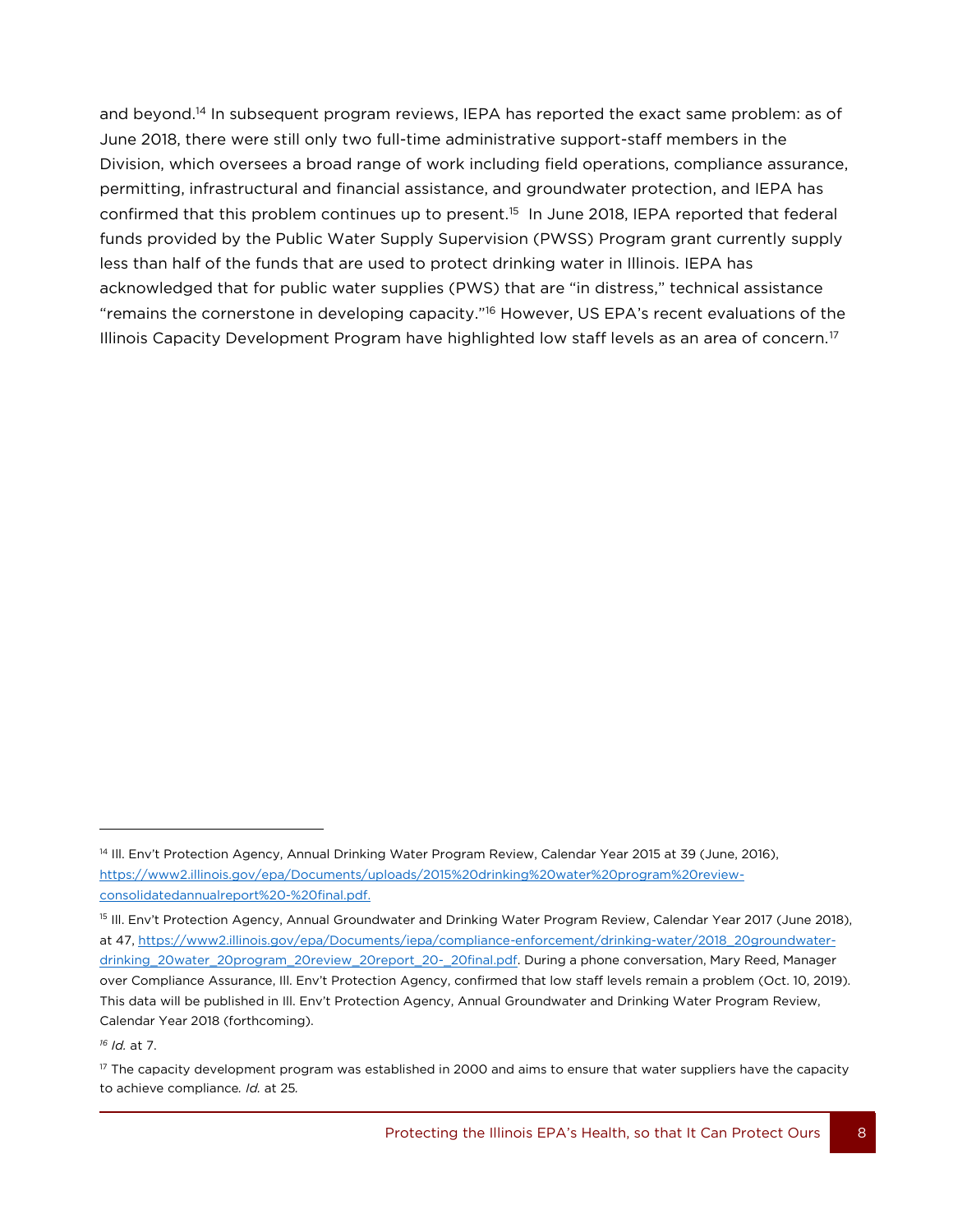

| <b>Assessed Status</b> | <b>Miles</b> |
|------------------------|--------------|
| Assessed               | 18,056.4     |
| Unassessed             | 101,187.6    |
| <b>Total Miles</b>     | 119,244.0    |

| <i>riaure</i> |  |
|---------------|--|
|---------------|--|

| <b>TMDL Development Status</b>       | <b>Miles</b> |
|--------------------------------------|--------------|
| All TMDLs completed                  | 450.1        |
| <b>TMDL</b> alternative              | $\cdot$      |
| Non-pollutant impairment             | 718.1        |
| <b>TMDL</b> needed                   | 10,130.9     |
| <b>Total Threatened and Impaired</b> | 11,299.1     |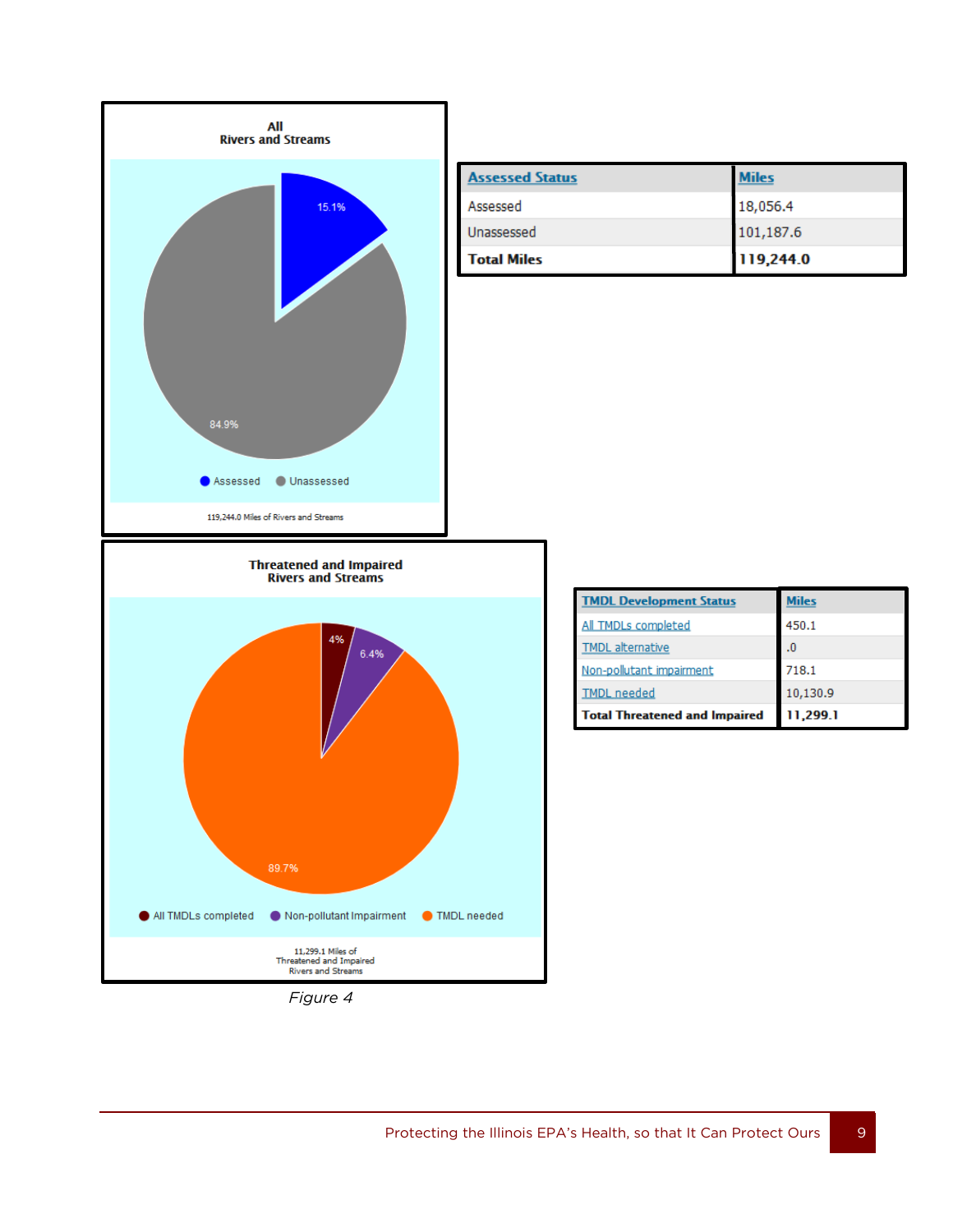

**Assessed Status Acres** 151,434.9 Assessed Unassessed 167,042.1 318,477.0 **Total Acres** 

| <b>TMDL Development Status</b>       | <b>Acres</b> |
|--------------------------------------|--------------|
| All TMDLs completed                  | 1,407.4      |
| <b>TMDL</b> alternative              | $\cdot$ 0    |
| Non-pollutant impairment             | .0           |
| <b>TMDL</b> needed                   | 144,779.5    |
| <b>Total Threatened and Impaired</b> | 146,186.9    |

*Figure 5*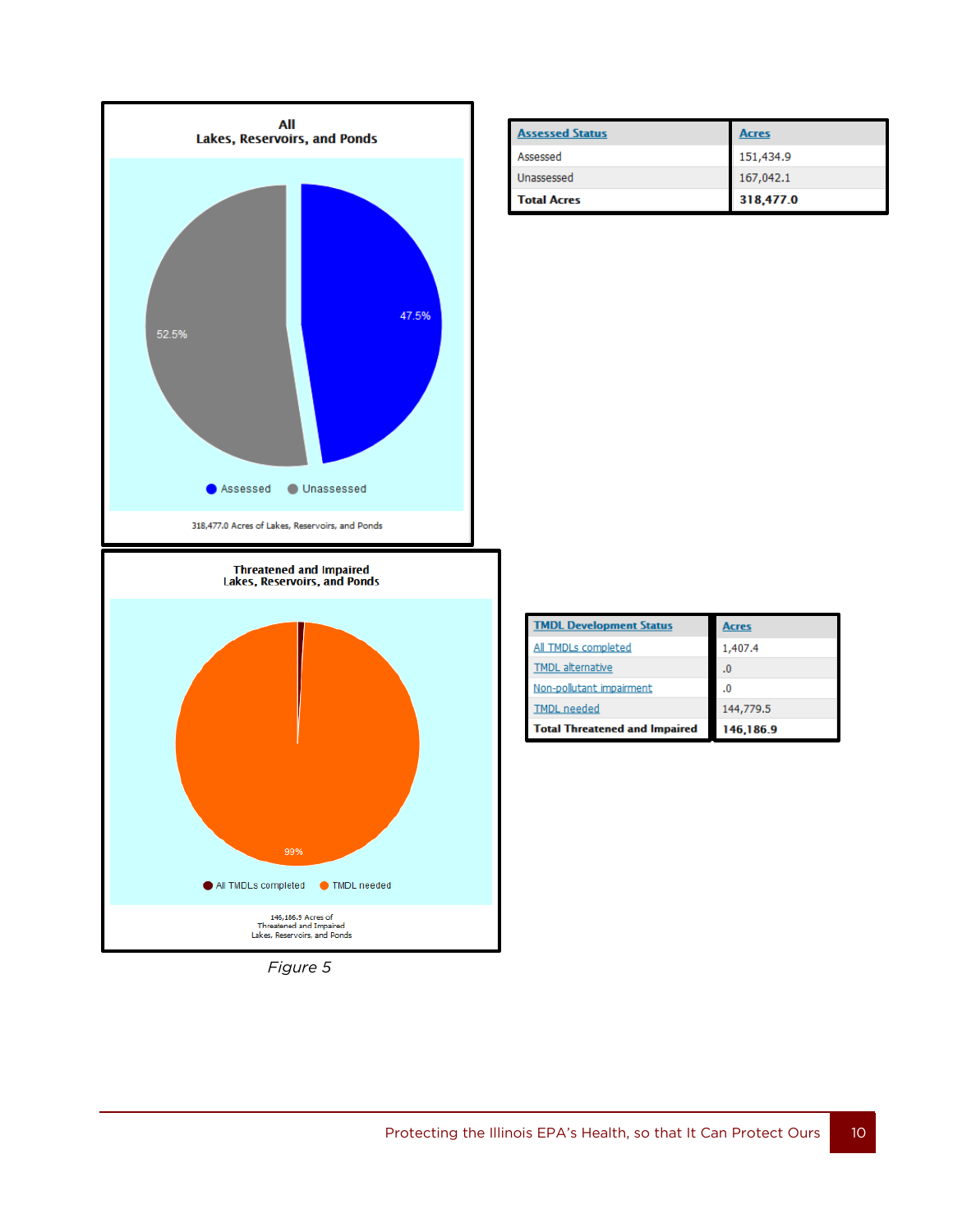The Bureau also needs more staff resources to support effective rulemakings that are essential to establish water quality standards, such as standards to address PFOA/PFAS and nutrient-related eutrophication in the state's rivers and streams. Other regulatory processes necessary to protect our waters also require additional resources. Figures 4 and 5 show that as of 2016, there were more than 10,000 miles of rivers and streams and more than 140,000 acres of lakes, reservoirs, and ponds that have already been identified as threatened or impaired and yet are waiting for Total Maximum Daily Load studies.<sup>18</sup> Figures 4 and 5 also show that as of 2016, IEPA had not been able to assess the health of nearly 85 percent of river and stream miles, and more than half of lake, reservoir and pond areas. <sup>19</sup> The Bureau's monitoring data is also backlogged, and as of 2017, data on surface monitoring and assessment activities funded by section 106 of the Clean Water Act was not consistently entered into EPA's Ambient Water Quality Monitoring System (AWQMS) database.<sup>20</sup>

### B.Bureau of Air

Since 2010, IEPA has made significant headway in reducing its permit backlog, both for Title V and New Source Review (NSR) permitting.<sup>21</sup> However, as of 2017, lack of resources has impacted issues such as air toxics regulation, air monitoring, and climate change, as well as community outreach. Similar to the Bureau of Water, staffing levels in the Bureau of Air have dropped by almost 50 percent since 2003 (Figure 6).<sup>22</sup> In 2017, lack of available staff prevented the drafting of agreements and the development of regulations consistent with federal air quality rules on transportation conformity.<sup>23</sup>

In addition, over the past few years, the Bureau's Ambient Air Quality Monitoring Network has operated below its optimum level. For instance, IEPA has had only enough funding to switch 14 of its 35 Fine Particulate Matter (PM2.5) monitors from older, manual filter-based monitors to updated, continuous monitors.<sup>24</sup> The IEPA reported in May 2018 that increasing the number of

11

<sup>&</sup>lt;sup>18</sup> US Env't Protection Agency, Ill. Assessment Data for 2016,

[https://ofmpub.epa.gov/waters10/attains\\_state.control?p\\_state=IL&p\\_cycle=2016](https://ofmpub.epa.gov/waters10/attains_state.control?p_state=IL&p_cycle=2016) (last visited Jan. 22, 2019). <sup>19</sup> *Id.*

<sup>&</sup>lt;sup>20</sup> Ill. Env't Protection Agency, FY 16/17 Performance Partnership Grant Annual Performance Report (January 25, 2018) at 44.

<sup>&</sup>lt;sup>21</sup> US Env't Protection Agency, Review of Illinois Environmental Protection Agency's New Source Review and Title V Permit Programs (Sept. 2017) at 3.

<sup>&</sup>lt;sup>22</sup> Ill. Office of Mgmt. & Budget, Exec. Office of the Governor, Ill. State Operating Budget, FY 2003-2020, <https://www2.illinois.gov/sites/budget/Pages/BudgetBooks.aspx> (Last Visited Jun. 17, 2019).

<sup>&</sup>lt;sup>23</sup> Ill. Env't Protection Agency, FY 16/17 Performance Partnership Grant Annual Performance Report (January 25, 2018) at 8-9.

<sup>&</sup>lt;sup>24</sup> Ill. Env't Protection Agency, Bureau of Air, Ambient Air Monitoring 2019 Network Plan (May 2018) at 7, 26-30, https://www2.illinois.gov/epa/Documents/iepa/air/monitoring/2018/2019\_20illinois\_20network\_20plan.pdf.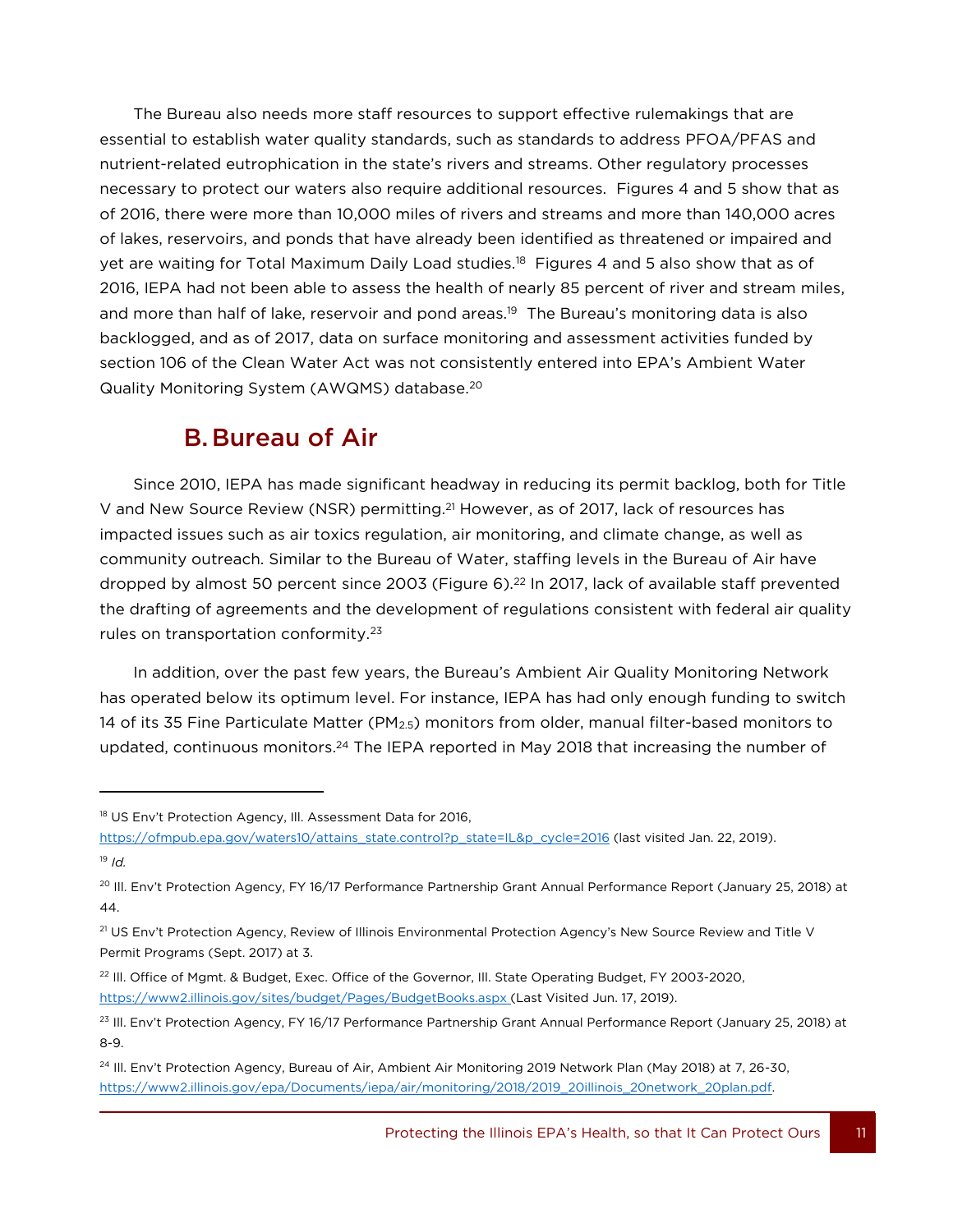continuous monitors depends on "funding availability and monitoring site logistics."<sup>25</sup> IEPA generally lacks a robust monitoring network for all air pollutants.



### Bureau of Air Actual Headcount, 2003-2018

Low staff levels have affected the Bureau's ability to record and to report information. As of 2017, the Bureau only had one analyst entering data on Best Available Technology (BACT) determinations into the US EPA's RACT/BACT/LAER Clearinghouse (RBLC) permit database, which aids both permit applicants and reviewers in their decisions about pollution prevention and control technology for stationary air pollution sources.<sup>26</sup> In addition, data on particulate pollution throughout Illinois has been missing from 2014 to present.<sup>27</sup>

 $\overline{a}$ 

<sup>25</sup> *Id.*

<sup>&</sup>lt;sup>26</sup> US Env't Protection Agency, Review of Illinois Environmental Protection Agency's New Source Review and Title V Permit Programs, (Sept. 2017) at 18.

<sup>&</sup>lt;sup>27</sup> American Lung Association, State of the Air 2018 (2018) at [8 https://www.lung.org/assets/documents/healthy](https://www.lung.org/assets/documents/healthy-air/state-of-the-air/sota-2018-full.pdf)[air/state-of-the-air/sota-2018-full.pdf.](https://www.lung.org/assets/documents/healthy-air/state-of-the-air/sota-2018-full.pdf)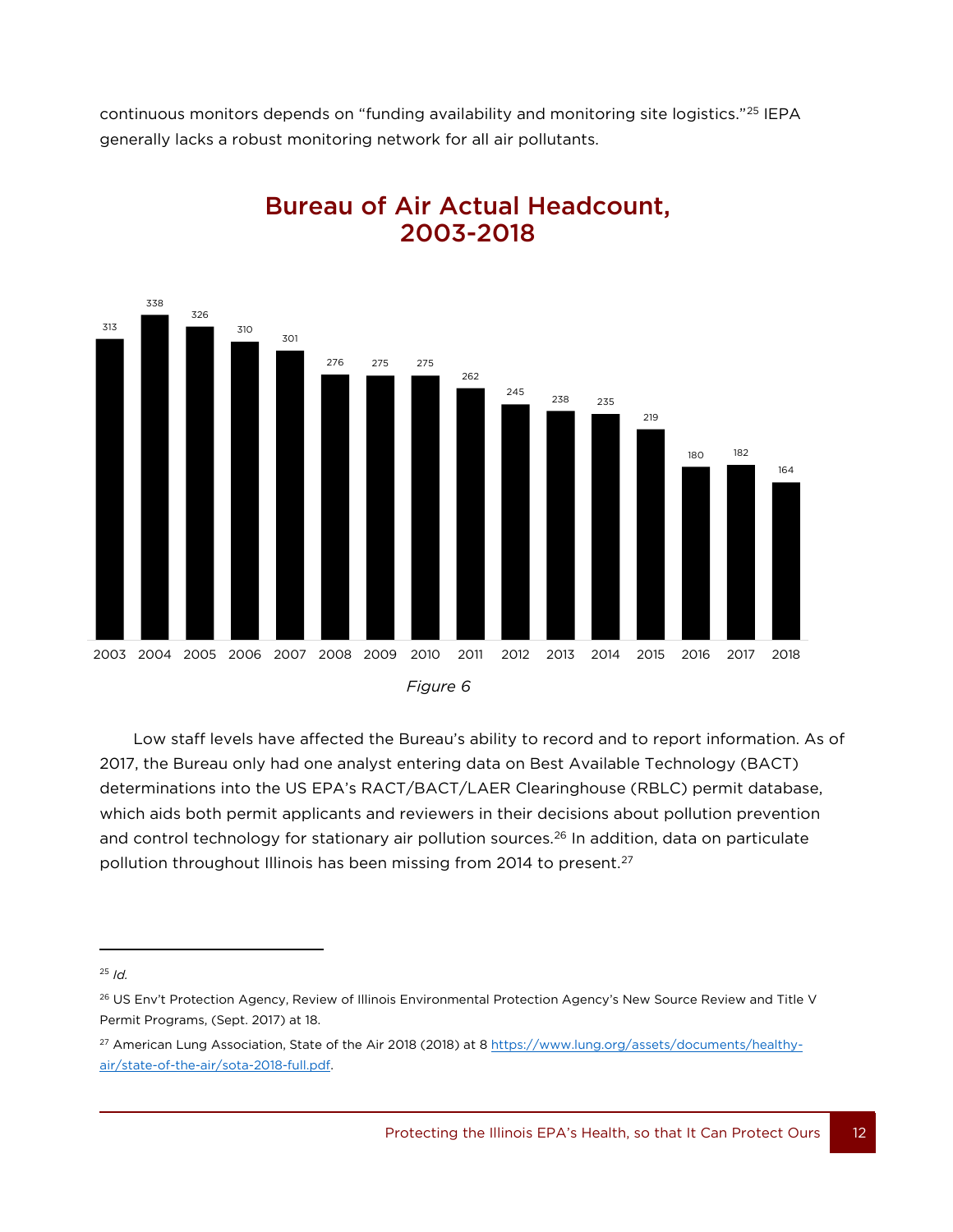



Figure 7 shows that since 2003, inspections of pollutant emitting facilities have declined by 81 percent.<sup>28</sup> This sharp decline may be due at least partly to changes in regulation. In 2011, IEPA established the Registration of Smaller Sources (ROSS) program, which reduced the number of air emissions sources requiring inspection.<sup>29</sup> However, since 2001, resource constraints have also impacted compliance and enforcement of the air laws. For example, from FY 2001 to FY 2005, IEPA did not submit a compliance monitoring plan (CMS) to U.S. EPA, as required by CMS policy.<sup>30</sup>

13

l

[https://illinoiscomptroller.gov/financial-data/find-a-report/public-accountability-report/.](https://illinoiscomptroller.gov/financial-data/find-a-report/public-accountability-report/) We appreciate the input of Jonathan Hettinger, who pointed us to the Public Accountability Reports. See Jonathan Hettinger, *Illinois Environmental Agency Suffers Deep Staff Cuts*, Midwest Center for Investigative Reporting (April 11, 2018) [https://investigatemidwest.org/2018/04/11/illinois-environmental-agency-suffers-deep-staff-cuts/.](https://investigatemidwest.org/2018/04/11/illinois-environmental-agency-suffers-deep-staff-cuts/)

*Figure 7*

<sup>&</sup>lt;sup>28</sup> Ill. Office of the Comptroller, Illinois Public Accountability Reports (2003-2018),

<sup>&</sup>lt;sup>29</sup> In 2011, IEPA estimated that 3,200 of Illinois' 6,500 air emissions sources would be eligible for a much less burdensome annual registration process as a result of the ROSS program. *See* Ill. Env't Protection Agency, Biennial Report 2011-2012 (September 2013) at 8. [https://www2.illinois.gov/epa/Documents/epa.state.il.us/biennial-report/2011-2012-report.pdf.](https://www2.illinois.gov/epa/Documents/epa.state.il.us/biennial-report/2011-2012-report.pdf)

<sup>&</sup>lt;sup>30</sup> US Env't Protection Agency, Review of Illinois EPA Enforcement Program Federal Fiscal Year (FFY) 2005 (Aug 22, 2007) at 18.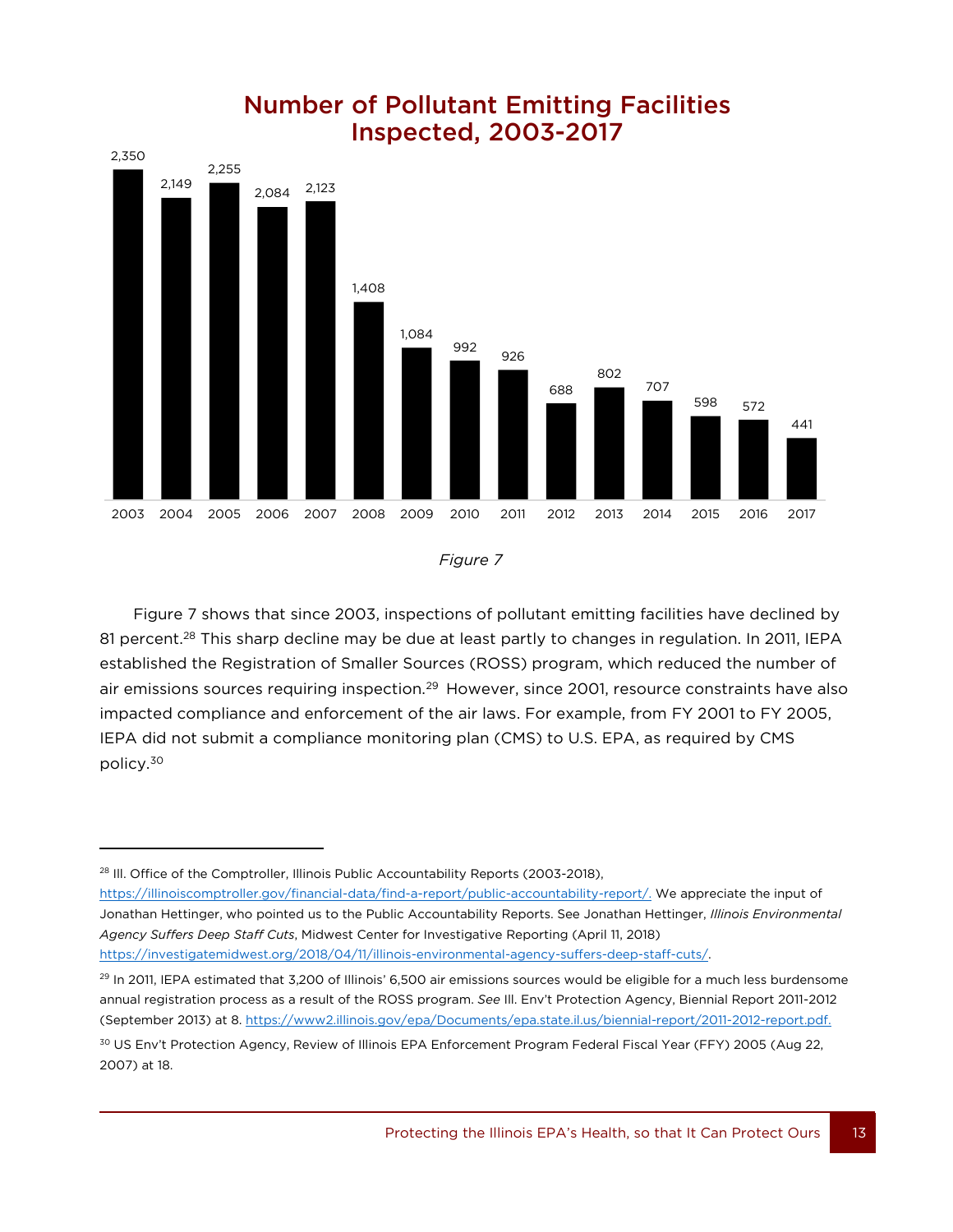While the emphasis has been to regulate large pollutant-emitting facilities, small businesses, such as dry-cleaners or auto-body shops, collectively contribute to pollution levels in the state and add to pollution from larger sources. In its 2019 State of the Air study, the American Lung Association (ALA) reported that compared to other American cities, Chicago had some of the worst ozone pollution levels from 2015 to 2017. The city's pollution levels have increased in the last couple of years. Chicago had a higher average of "unhealthy days" in the 2015-2017 period than it did in the ALA's report covering emissions data from 2014 to 2016.<sup>31</sup> During the last five years, the percentage of volatile organic compound (VOC) and nitrogen oxide (NOx) from area sources in the city of Chicago has increased by eight percent and two percent, respectively.<sup>32</sup> Without the same kind of permitting and inspection procedures that regulate large sources, educational and technical assistance that helps to ensure small businesses meet air pollution requirements is needed. Small source polluters that qualify under the ROSS program are managed by Illinois's small business and environmental assistance program (SBEAP), which helps small businesses meet national emissions standards and offers them educational materials, including fact sheets, guides, and trainings. IEPA oversees SBEAP jointly with the Illinois Department of Commerce (DCEO), primarily by providing technical assistance. IEPA and DCEO are both understaffed in these areas and in need of funds to support programs that maintain robust regulatory programs for small sources.<sup>33</sup>

Declining resources not only affect the Bureau's regulatory, monitoring, inspection and reporting capacities, but they also impact the Bureau's engagement with the community. In June 2017, the Illinois Partners for Clean Air program, an outreach program that encouraged Illinois residents, businesses and government entities to sign up for air quality forecasts and to develop and implement action plans, was disbanded due to lack of funding and staffing issues.<sup>34</sup> Increased resources are needed to revive community outreach programs like Partners for Clean Air, as well as to develop training programs for staff specifically devoted to community issues.

These resource issues are compounded by US EPA's new, complex federal emissions and hazardous air pollutant standards. National Ambient Air Quality Standards (NAAQS) for nitrogen

14

<sup>31</sup> Am. Lung Ass'n, State of the Air 2019, (2019) at 6, [https://www.lung.org/assets/documents/healthy-air/state-of-the](https://www.lung.org/assets/documents/healthy-air/state-of-the-air/sota-2019-full.pdf)[air/sota-2019-full.pdf.](https://www.lung.org/assets/documents/healthy-air/state-of-the-air/sota-2019-full.pdf) 

<sup>&</sup>lt;sup>32</sup> Ill. Env't Protection Agency, Bureau of Air, Draft Attainment Demonstration for the 2008 Ozone National Ambient Air Quality Standard for the Chicago Nonattainment Area at 28 (April 2017), https://www2.illinois.gov/epa/publicnotices/Documents/General%20Notices/Attainment%20Demonstration%20-%202008%20Ozone%20NAAQS%20- %20Chicago%20NAA.pdf

<sup>&</sup>lt;sup>33</sup> The number of professionals working on the DCEO's Business Development program has dropped from 31.5 professionals in 2010 to 18 professionals in 2017. *See* Ill. Office of the Comptroller, Illinois Public Accountability Reports (2000-2018), [https://illinoiscomptroller.gov/financial-data/find-a-report/public-accountability-report/.](https://illinoiscomptroller.gov/financial-data/find-a-report/public-accountability-report/)

<sup>34</sup> Ill. Env't Protection Agency, FY 16/17 Performance Partnership Grant Annual Performance Report (January 25, 2018) at 15.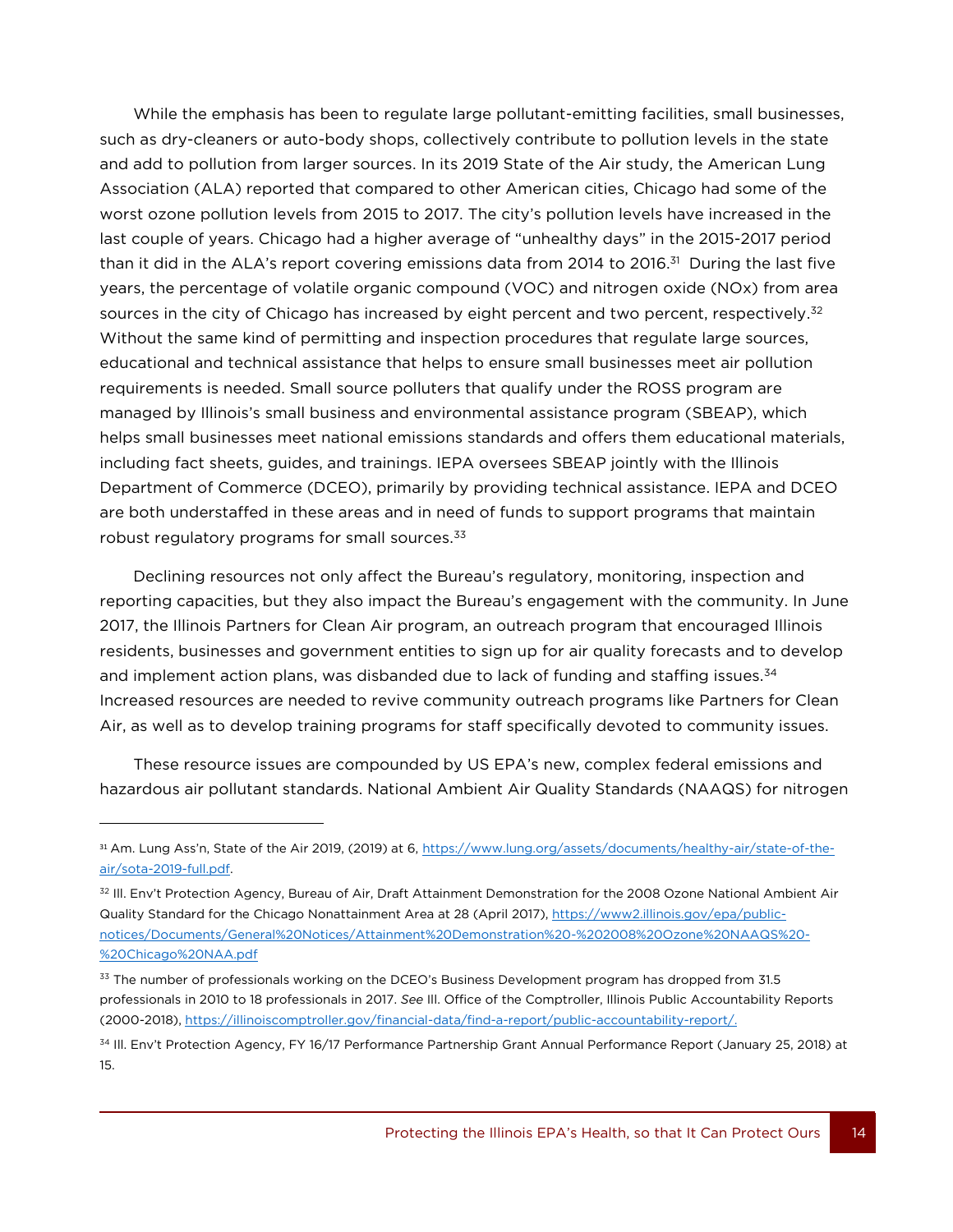dioxide, sulfur dioxide and greenhouse gases come with expectations about practical enforceability of emissions limitations and the provision of permits. IEPA has expressed concern about its ability to implement the administrative steps required for compliance with these standards.<sup>35</sup> In February 2017, US EPA found that Illinois was among 15 states that did not submit State Implementation Plan (SIP) revisions on time and in a manner that satisfied requirements of the 2008 ozone NAAQS that apply to nonattainment areas and states in the Ozone Transport Region (OTR).<sup>36</sup> In December 2017, US EPA found that Illinois did not timely submit a revision to its SIP to satisfy moderate Nonattainment New Source Review (NNSR) requirements for the Chicago area. As a result, US EPA promulgated a Federal Implementation Plan (FIP) that required Illinois to submit a complete SIP within 18 months to avoid sanctions. IEPA avoided the FIP and sanctions when, in May 2018, US EPA approved IEPA's revised SIP, but only after Illinois had submitted two SIPs that US EPA had found deficient.<sup>37</sup>

### C.Bureau of Land

Unlike in the Bureaus of Air and Water, where new federal regulations having been ever increasing over the last several years, the regulatory responsibilities in the Bureau of Land have remained relatively constant and with such, employees within the Bureau of Land may be an under-utilized asset within the agency. Figure 8 shows that as of 2018, the Bureau of Land had 223 staff members, compared to 164 staff members in the Bureau of Air (Figure 6) and 202 in the Bureau of Water (Figure 3).<sup>38</sup>

The Agency has the opportunity to utilize staff across programs with complimentary goals in order to move higher priority programs forward. For example, the Brownfields Program, which was established in 1995, could be revitalized and expanded by having staff in various cleanup programs (e.g., LUST and Voluntary State Remediation Program (SRP)) work to market and support the Brownfields financial assistance programs. The Leaking Underground Storage Tank (LUST) cleanup program could be updated as well. Figure 9 shows the number of corrective action measures taken to address underground storage tank cleanups from 2006 to 2018. In a study from 2011 on the National LUST Cleanup Backlog, US EPA reported that for 73 percent of

 $\overline{a}$ 

<sup>35</sup> US Env't Protection Agency, Review of Illinois Environmental Protection Agency's New Source Review and Title V Permit Programs (Sept. 2017).

<sup>36</sup> *Id*.

<sup>37</sup> Air Plan Approval; Illinois; Nonattainment New Source Review Requirements for the 2008 8-Hour Ozone Standard, A Proposed Rule by the Env't Protection Agency, 83 Fed. Reg. 50551 (proposed October 9, 2018) (to be codified at 70 C.F.R. pt. 52).

<sup>&</sup>lt;sup>38</sup> III. Office of the Comptroller, Illinois Public Accountability Reports (2003-2018), [https://illinoiscomptroller.gov/financial-data/find-a-report/public-accountability-report/.](https://illinoiscomptroller.gov/financial-data/find-a-report/public-accountability-report/)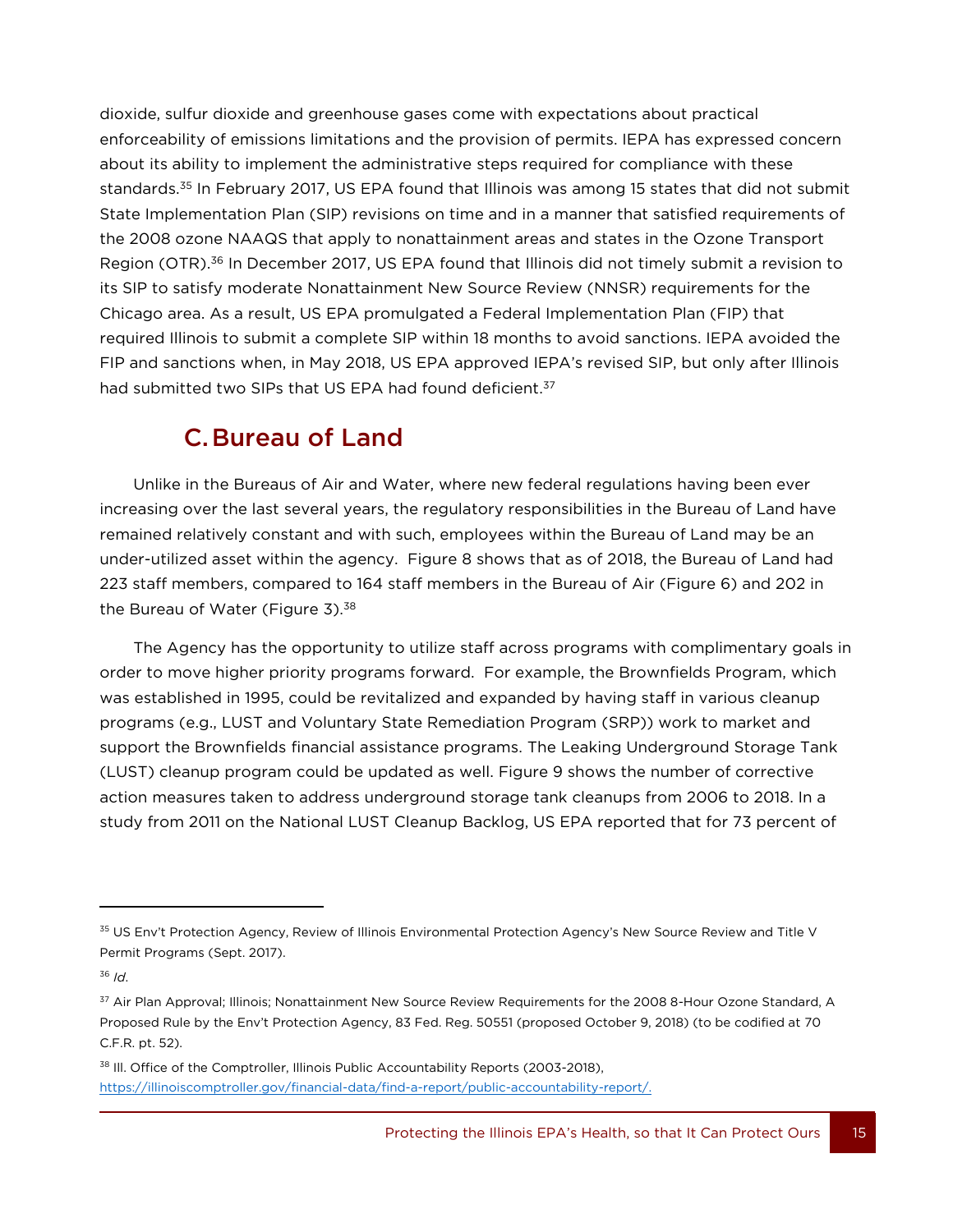releases in Illinois, there was no data on the type of financing for cleanup releases. Illinois also commented that the high costs for cleanups were driven by older longer-term cleanups.<sup>39</sup>



Bureau of Land Actual Headcount, 2003-2018

Additionally, the Bureau of Land would benefit from an evaluation to determine the valueadded of the current remediation programs, policies and regulations—from whether the SRP should be modified to establish timelines for projects to receive a No Further Remediation Letter, to whether gas-station owners should obtain pollution liability insurance to lessen the burden on taxpayers paying for spills due to poor equipment maintenance. In particular, IEPA should reassess the payment-by-review structure which governs the Voluntary Cleanup Program and which may dis-incentivize employees from moving a cleanup to completion. This evaluation may result in identifying staff resources that could be moved to higher priority environmental programs.

16

<sup>&</sup>lt;sup>39</sup> U.S. Env't Protection Agency, The National LUST Cleanup Backlog: A Study of Opportunities, at 23, 25 (Sept. 2011), [https://www.epa.gov/sites/production/files/2014-03/documents/backlog\\_national\\_chapter.pdf.](https://www.epa.gov/sites/production/files/2014-03/documents/backlog_national_chapter.pdf)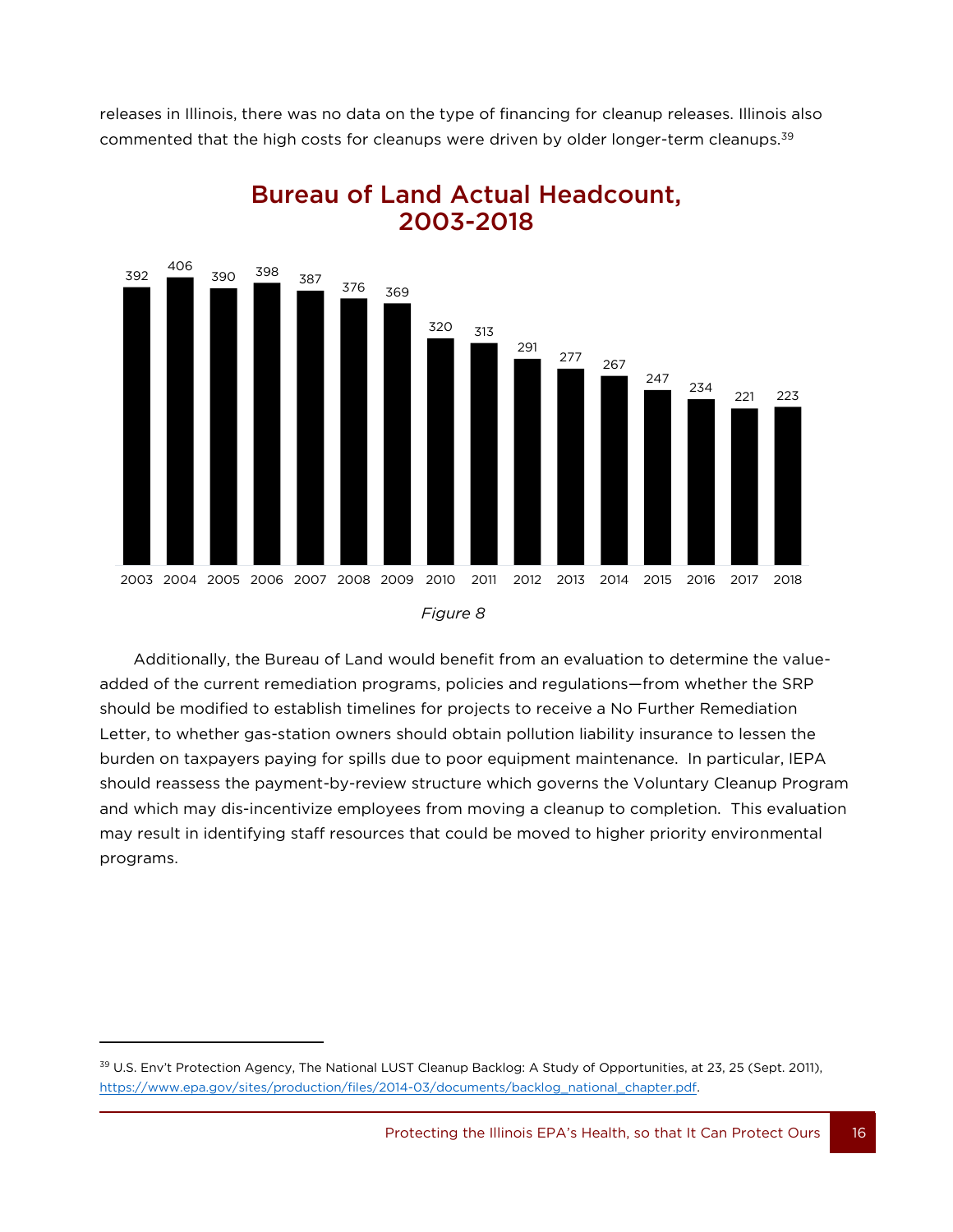Besides the Brownfields Program, other programs that address solid waste, landfills and composting could be renovated to become more focused on energy issues, such as utilizing landfill gas energy for electricity. Lack of modernization not only results in inefficiencies; it also means that IEPA has been unable to participate in national reporting programs that can aid in future permitting and enforcement actions. Databases should be updated and investment in technologies and training programs should be made for accurate electronic reporting.



### Underground Storage Tank Cleanup Actions and Cleanups Remaining, 2006-2018

*Figure 9*

### D. Enforcement

17

Robust enforcement of environmental laws and regulations is crucial for protecting the environment and public health and for ensuring that polluters do not benefit from a competitive advantage if they violate the law. This function serves to level the playing field and to protect responsible companies from having to compete with companies that shirk their legal obligations. Figure 10 shows a decline in the number of cases referred from the agency to the Illinois Attorney General's Office in recent years. While the number of cases may vary from year to year for a variety of reasons, and while the agency may be using Compliance Commitment Agreements (CCAs) more than enforcement referrals to achieve environmental objectives, the decline in referrals does raise questions about the agency's approach to enforcing environmental laws.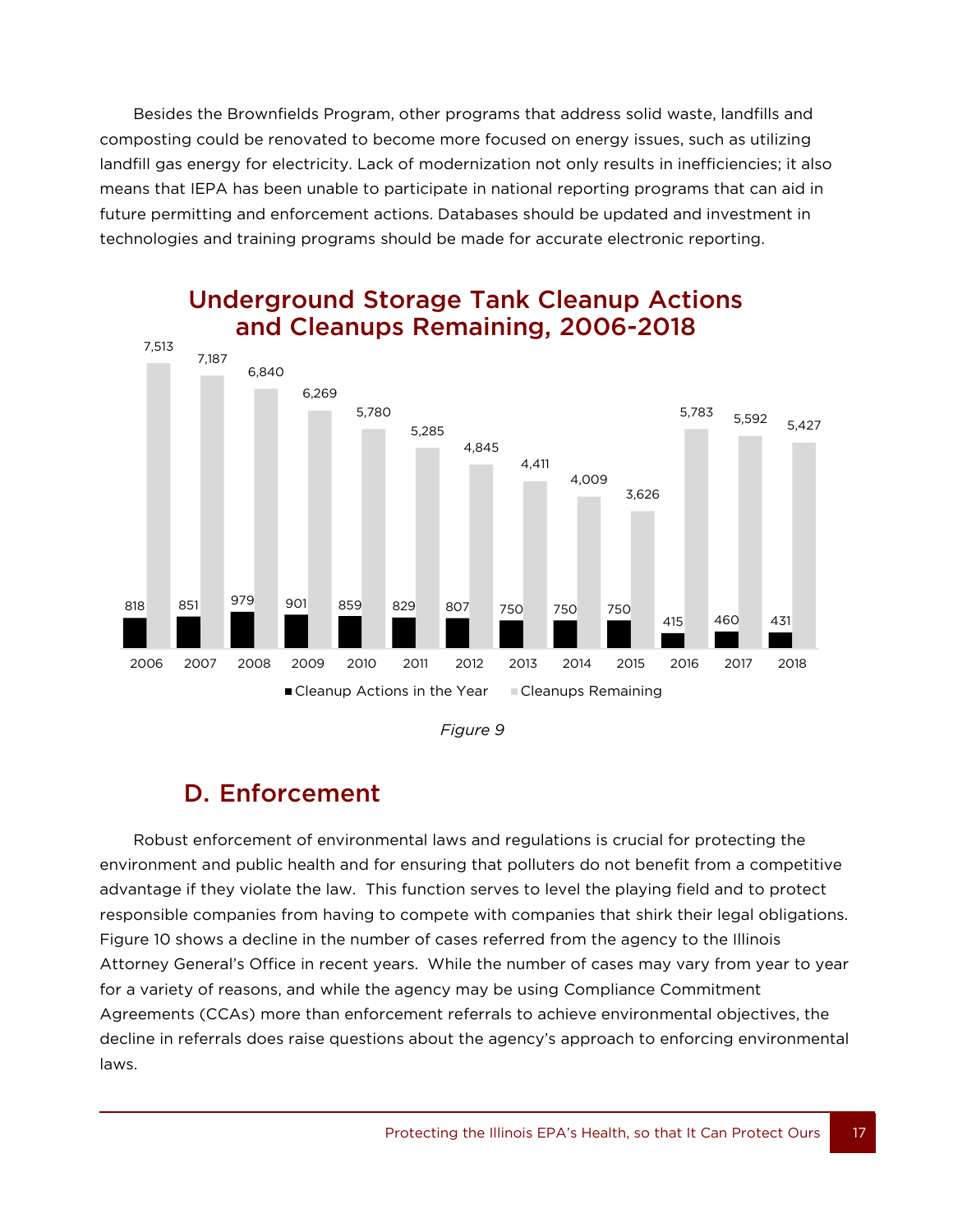IEPA could improve in several areas of enforcement by developing more consistent policies, implementing training programs, and improving record-keeping. For instance, in 2013, US EPA reported that IEPA lacked a set process for determining whether violations of the Clean Air Act (CAA) should be addressed with a referral to the Illinois Attorney General's Office or through a CCA.<sup>40</sup> In addition to inconsistencies in terms of the application of policy, US EPA reported that IEPA's case files often failed to document determinations about enforcement actions and penalty calculations. <sup>41</sup> To address these issues, US EPA has recommended that IEPA establish universal policies; however, IEPA has expressed concern about this approach because enforcement determinations are made on a case-by-case basis. <sup>42</sup> Where policies cannot be universalized, IEPA needs additional resources to develop more comprehensive strategies and to train its professionals.







 US Env't Protection Agency, State Review Framework, Illinois, Clean Water Act, Clean Air Act, and Resource Conservation Recovery Act Implementation in Federal Fiscal Year 2013, (May 4, 2015) at 29.

 *Id*.

*Id*. at 28-29.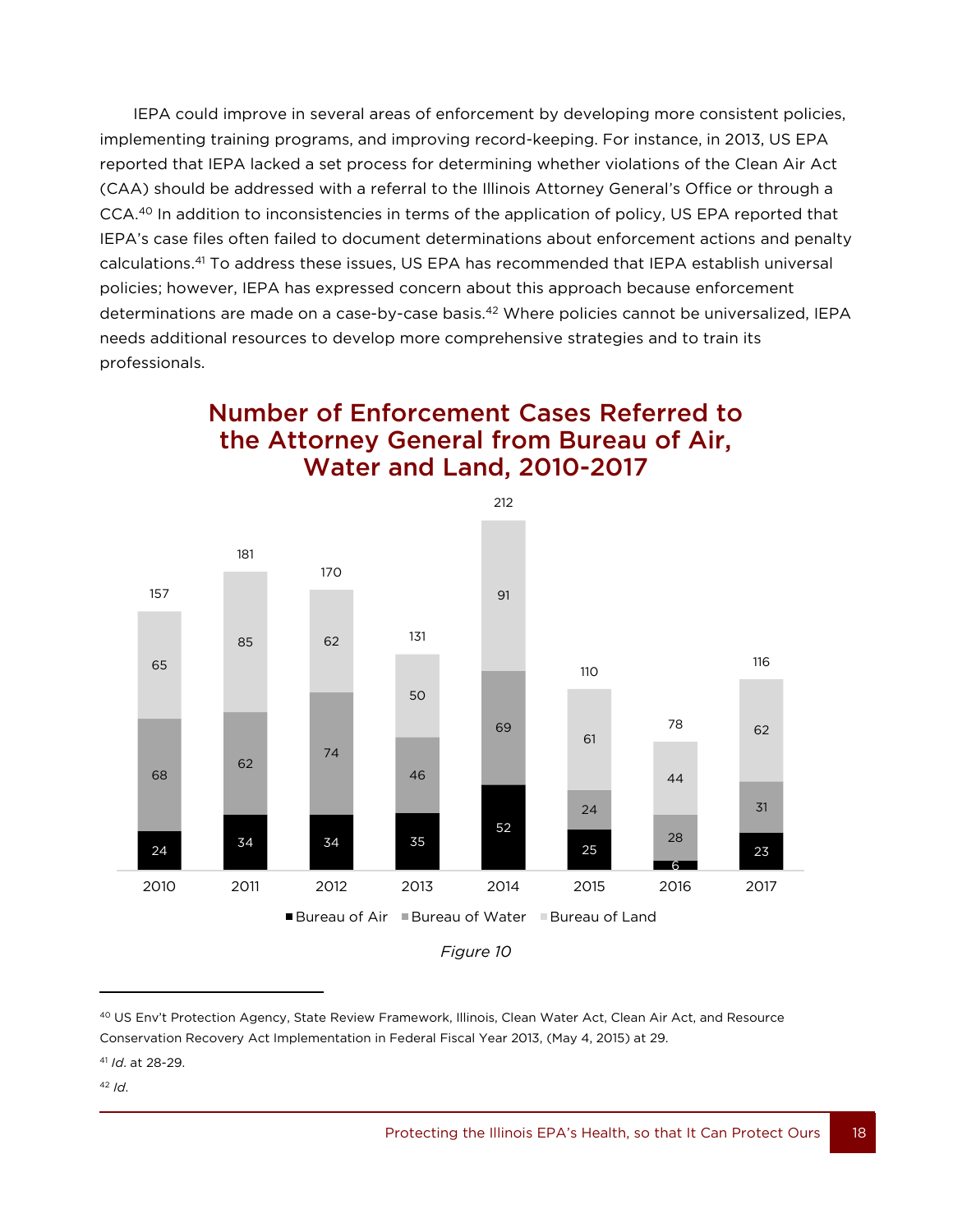IEPA also needs more people. Enforcement is labor-intensive. Referrals to the Attorney General involve responsibilities such as conducting an on-site inspection, reviewing documents, helping to prepare a case, preparing for a deposition, and potentially appearing in court, and CCAs take time to develop the facts, to set a strategy, and to negotiate with the violator.

Relatedly, IEPA's Office of Solid Waste and Emergency Response could also benefit from technological improvements to support enforcement of environmental laws. In 2017, for example, the office was neither able to participate in US EPA's digital inspector program by gathering inspection data electronically, nor could it update software and equipment due to technical issues. As a result, IEPA's participation in this program was reported "on hold" in both 2014 and 2015.<sup>43</sup>

## III. Recommendations

We encourage the General Assembly to increase funding for IEPA. We also make several recommendations that not only identify new resources, but also highlight strategies for maximizing IEPA's present resources.

- 1. Environmental fees should be raised to ensure that, at a minimum, the complete costs of permitting, inspecting, regulating, remediating, and preventing pollution are covered by the fees paid. We understand that the current fee schedule was established in 2003, and the statute does not provide for an escalator to keep pace with inflation or the rising cost of pension payments and healthcare—payments that are taken directly from IEPA's funds. In updating, IEPA should examine fee structures of other states that may be more sustainable.
- 2. IEPA and the General Assembly should develop new sources of revenue, particularly sources designed to incentivize positive environmental decision-making, such as statewide plastic bottle or bag fees, water-quality utility fees, or storm water fees.
- 3. IEPA also needs additional resources to undertake any statewide climate initiatives and to participate in any regional or national greenhouse reduction efforts. With those resources, IEPA could work with other agencies and provide leadership in the state achieving 100 percent clean energy within the next 30 years.
- 4. IEPA must respond to the need for more community outreach and environmental justice work. In order to encourage engagement and to ensure that the current notification process is a worthwhile and efficient expenditure of IEPA's resources, IEPA needs to clarify its environmental justice notification process for both IEPA employees and the

l 43 Ill. Env't Protection Agency, FY 14/15 Performance Partnership Agreement between Illinois and Region 5, USEPA, (Sept. 26, 2013) at 15.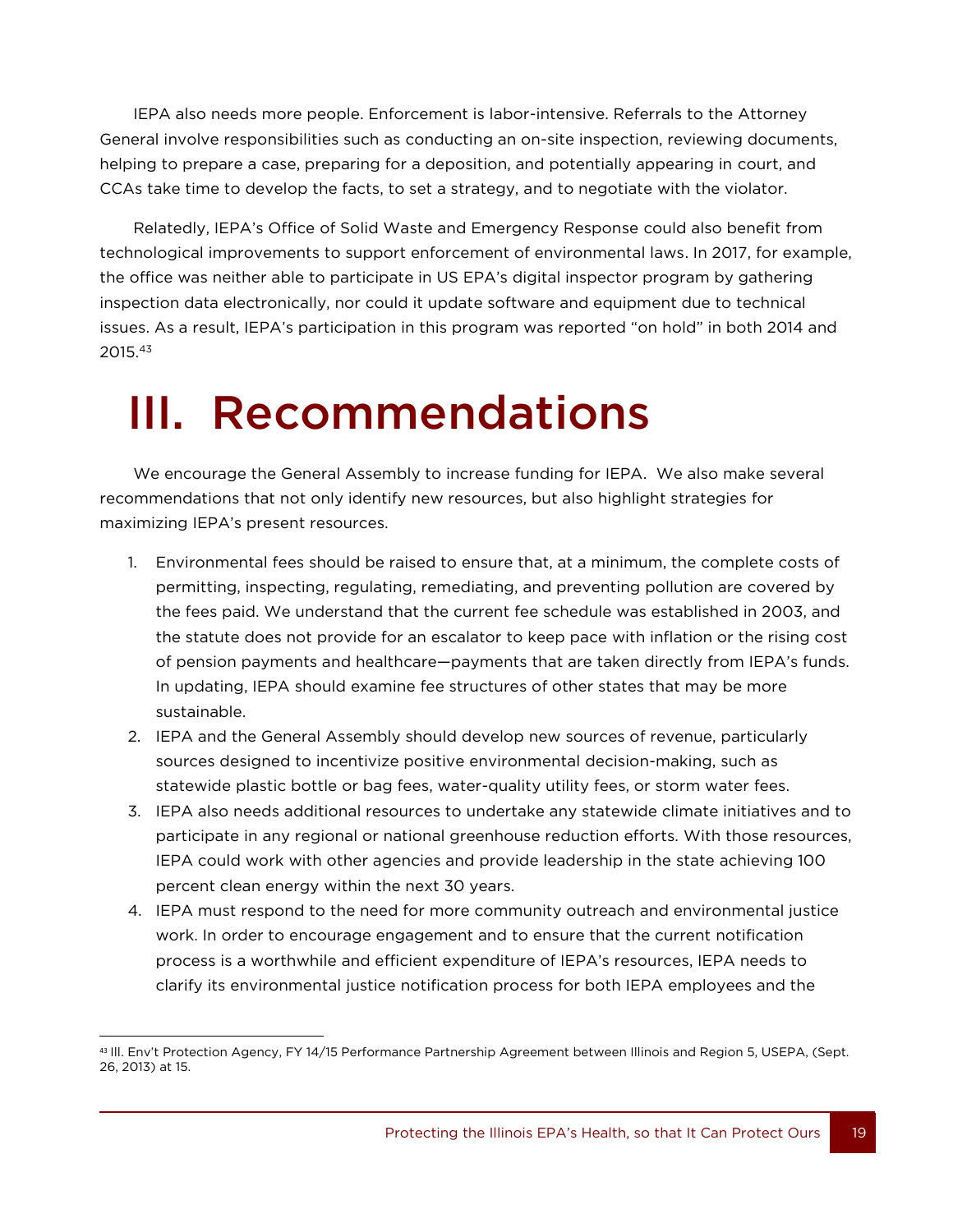public.<sup>44</sup> The agency also needs to hire additional professionals to work across agencies and within communities on these issues and to support and empower the Illinois Environmental Justice Commission.

- 5. IEPA must modernize the delivery of environmental protection through improved technology, and it must provide its employees a modern work environment with modern technology.
- 6. IEPA should initiate a staffing plan that would identify priorities, optimize timely hiring, establish training programs, and facilitate knowledge transfer of retiring workers. In order to attract and maintain a workforce of skilled professionals, IEPA must also develop a robust mentoring program to ensure knowledge transfer from retiring workers.
- 7. The governor should establish a blue-ribbon panel consisting of former IEPA leaders and key environmental protection stakeholders to analyze IEPA's capacity and programmatic needs, and to make recommendations about the future of the agency.

Beyond these recommendations to address IEPA authorities and operating resources, any major capital spending plan should include investments in IEPA capacity that would generate employment, allow for new economic development, and reduce pollution of our land, air, and water, including:

- 1. Air and water quality monitoring stations to restore lost capacity, to monitor public health threats, and to track environmental changes, including but not limited to the agency's water monitoring programs and Nutrient Loss Reduction Strategy superstation network;
- 2. Lab equipment at state labs to allow IEPA to assist local governments with testing requirements;
- 3. Site cleanup funds to remediate toxic waste sites not covered by the federal Superfund program;
- 4. Brownfield revolving loan program to incentivize cleanup and economic development;
- 5. Implementation for Nutrient Loss Reduction Strategy—funds for wastewater treatment and agricultural projects to implement INLRS;
- 6. An updated IT system to improve monitoring, permitting and enforcement; and

20

<sup>44</sup> In an article from November 2018, the *Chicago Tribune* found that for more than half of the permits affecting conditions in environmental justice areas considered by the IEPA, no public hearings have been held in nearly three years. The *Tribune* also found that between January 2015 and August 2018, almost 2,000 permit applications were catalogued in the state's environmental justice outreach database and marked as complete; however, in 56 percent of these cases, no notification was sent. Of the applications for which notifications letters were sent, communities were given a minimum of two weeks or less to respond. Chris Pressnall, environmental justice officer for the IEPA, stated that it has been almost two years since the IEPA's environmental justice office held any community meetings in an environmental justice community. Tony Briscoe, "Illinois EPA is supposed to inform poor, minority communities about potential polluters, but many have been left in the dark," *The Chicago Tribune*, (Nov. 15, 2018), [https://www.chicagotribune.com/news/ct-met](https://www.chicagotribune.com/news/ct-met-illinois-environmental-justice-pollution-20181024-story.html)[illinois-environmental-justice-pollution-20181024-story.html.](https://www.chicagotribune.com/news/ct-met-illinois-environmental-justice-pollution-20181024-story.html)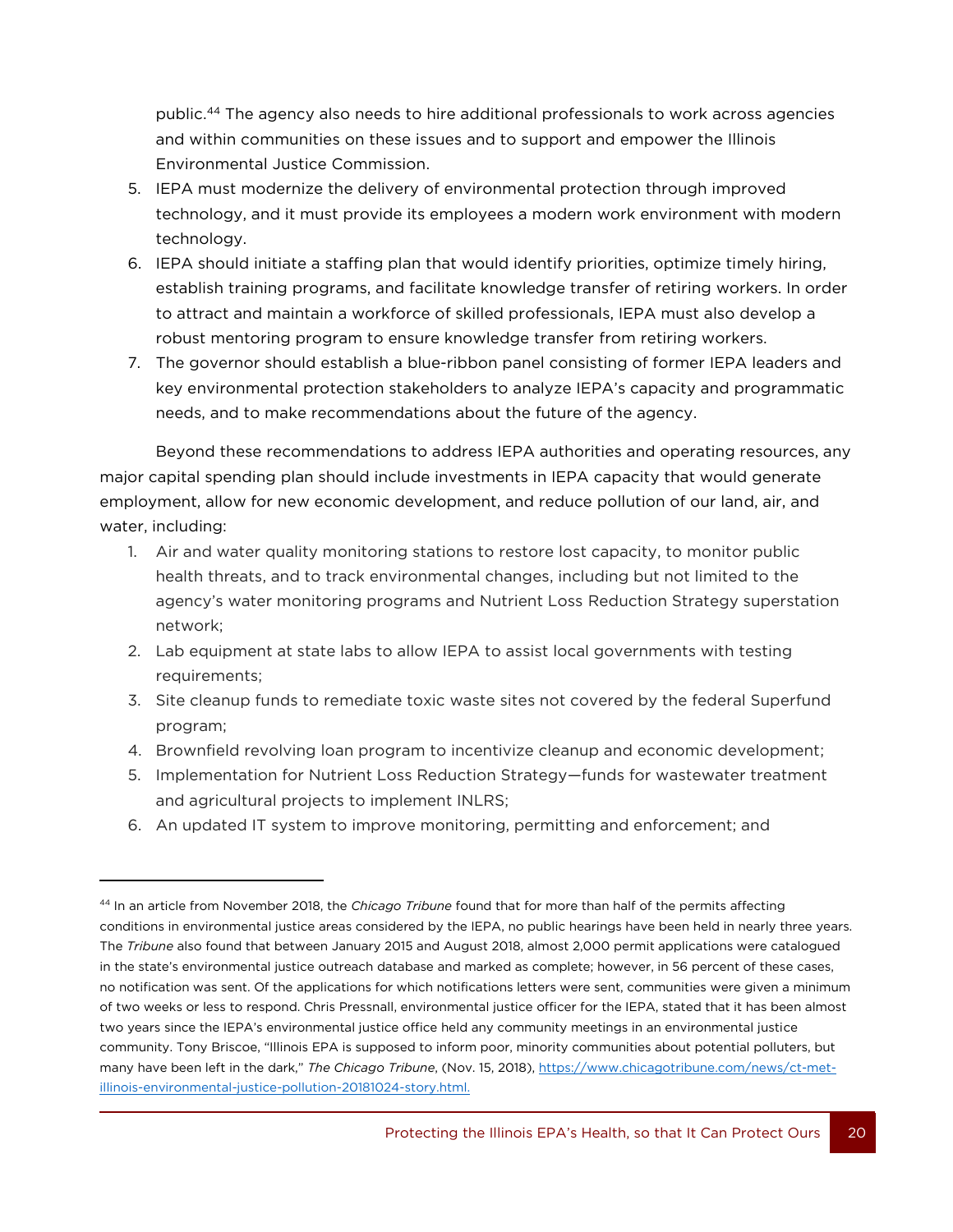7. Changes to state revolving fund rules to make financing of green infrastructure projects and other non-point pollution control projects a priority under water loan programs.

It will likely be appropriate to pair these capital investments with increased general appropriations and other revenue increases to cover annual program administration expenses.

## IV. Conclusion

During the past two decades, IEPA's budget and staff have been on the decline generally. Lower levels of funding and fewer employees have hamstrung the agency's work. Reports and evaluations from US EPA, as well as IEPA itself, during the past 20 years show that, in addition to other problems, compliance monitoring and enforcement activities, such as inspections, have declined; data management is often incomplete or inaccurate; standard-setting is slow-moving; and community involvement has dwindled. These resource constraints have become an important problem in the wake of recent federal rollbacks. As IEPA's resources continue to decline, its responsibilities grow and become more complex. Governor Pritzker's recent executive order places responsibility for many of these issues squarely in the hands of IEPA. If the agency is to monitor the federal government's environmental proposals and ensure the protection of Illinoisans, it will need to use its existing resources more effectively and to have even more resources to address all of the environmental challenges facing the state.

A first step to address these issues would be additional funding through some mix of increased environmental fees and general appropriations. Modernized technology and equipment as well as new hires are clear areas where funds are needed. Necessary changes within the agency—such as more effective training policies as key leaders move into retirement or increased agency involvement in environmental justice issues through outreach programs require funds as well. Environmental problems in our country and our state will only become more urgent and complicated during the coming years and decades. While there may be some areas in which IEPA needs to work more efficiently, our legislative and executive leaders must reverse this downward path in IEPA resources and capacity by providing the agency with the additional funds it needs to fulfill its mission.

In the spring of 1970, Illinois became the first state to establish an environmental protection agency, and operations officially began on July 1st of that year.<sup>45</sup> In July 2020, our state will

<sup>21</sup>  $\overline{a}$ <sup>45</sup> III. Env't Protection Agency, History: The Beginnings, [https://www2.illinois.gov/epa/about](https://www2.illinois.gov/epa/about-us/Introduction/Pages/History.aspx)[us/Introduction/Pages/History.aspx](https://www2.illinois.gov/epa/about-us/Introduction/Pages/History.aspx) (Last visited Jul. 11, 2019).